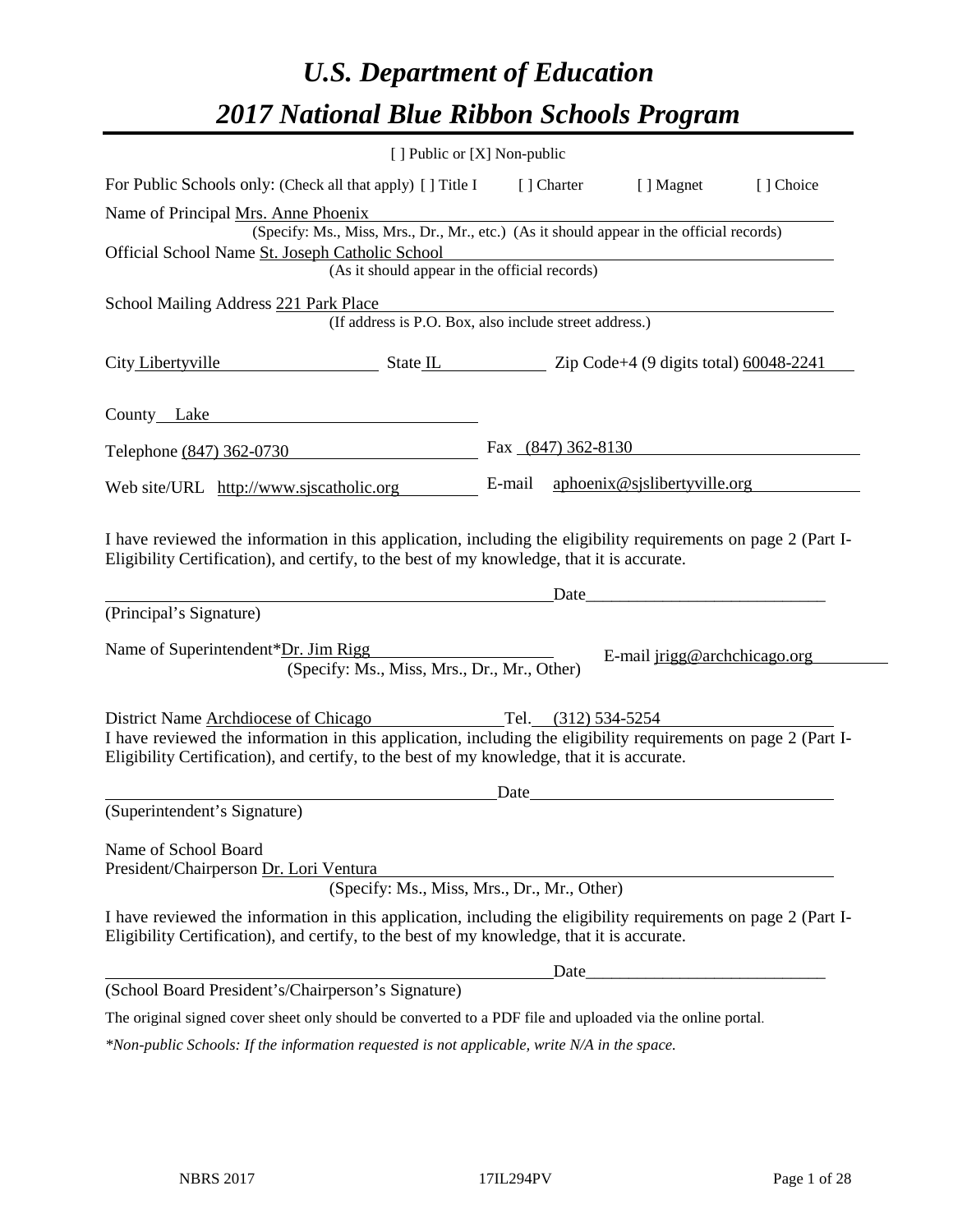- 1. The signatures on the first page of this application (cover page) certify that each of the statements below, concerning the school's eligibility and compliance with U.S. Department of Education and National Blue Ribbon Schools requirements, are true and correct. The school configuration includes one or more of grades K-12. (Schools on the same campus with one principal, even a K-12 school, must apply as an entire school.)
- 2. All nominated public schools must meet the state's performance targets in reading (or English language arts) and mathematics and other academic indicators (i.e., attendance rate and graduation rate), for the all students group and all subgroups, including having participation rates of at least 95 percent using the most recent accountability results available for nomination.
- 3. To meet final eligibility, all nominated public schools must be certified by states prior to September 2017 in order to meet all eligibility requirements. Any status appeals must be resolved at least two weeks before the awards ceremony for the school to receive the award.
- 4. If the school includes grades 7 or higher, the school must have foreign language as a part of its curriculum.
- 5. The school has been in existence for five full years, that is, from at least September 2011 and each tested grade must have been part of the school for the past three years.
- 6. The nominated school has not received the National Blue Ribbon Schools award in the past five years: 2012, 2013, 2014, 2015, or 2016.
- 7. The nominated school has no history of testing irregularities, nor have charges of irregularities been brought against the school at the time of nomination. The U.S. Department of Education reserves the right to disqualify a school's application and/or rescind a school's award if irregularities are later discovered and proven by the state.
- 8. The nominated school has not been identified by the state as "persistently dangerous" within the last two years.
- 9. The nominated school or district is not refusing Office of Civil Rights (OCR) access to information necessary to investigate a civil rights complaint or to conduct a district-wide compliance review.
- 10. The OCR has not issued a violation letter of findings to the school district concluding that the nominated school or the district as a whole has violated one or more of the civil rights statutes. A violation letter of findings will not be considered outstanding if OCR has accepted a corrective action plan from the district to remedy the violation.
- 11. The U.S. Department of Justice does not have a pending suit alleging that the nominated school or the school district as a whole has violated one or more of the civil rights statutes or the Constitution's equal protection clause.
- 12. There are no findings of violations of the Individuals with Disabilities Education Act in a U.S. Department of Education monitoring report that apply to the school or school district in question; or if there are such findings, the state or district has corrected, or agreed to correct, the findings.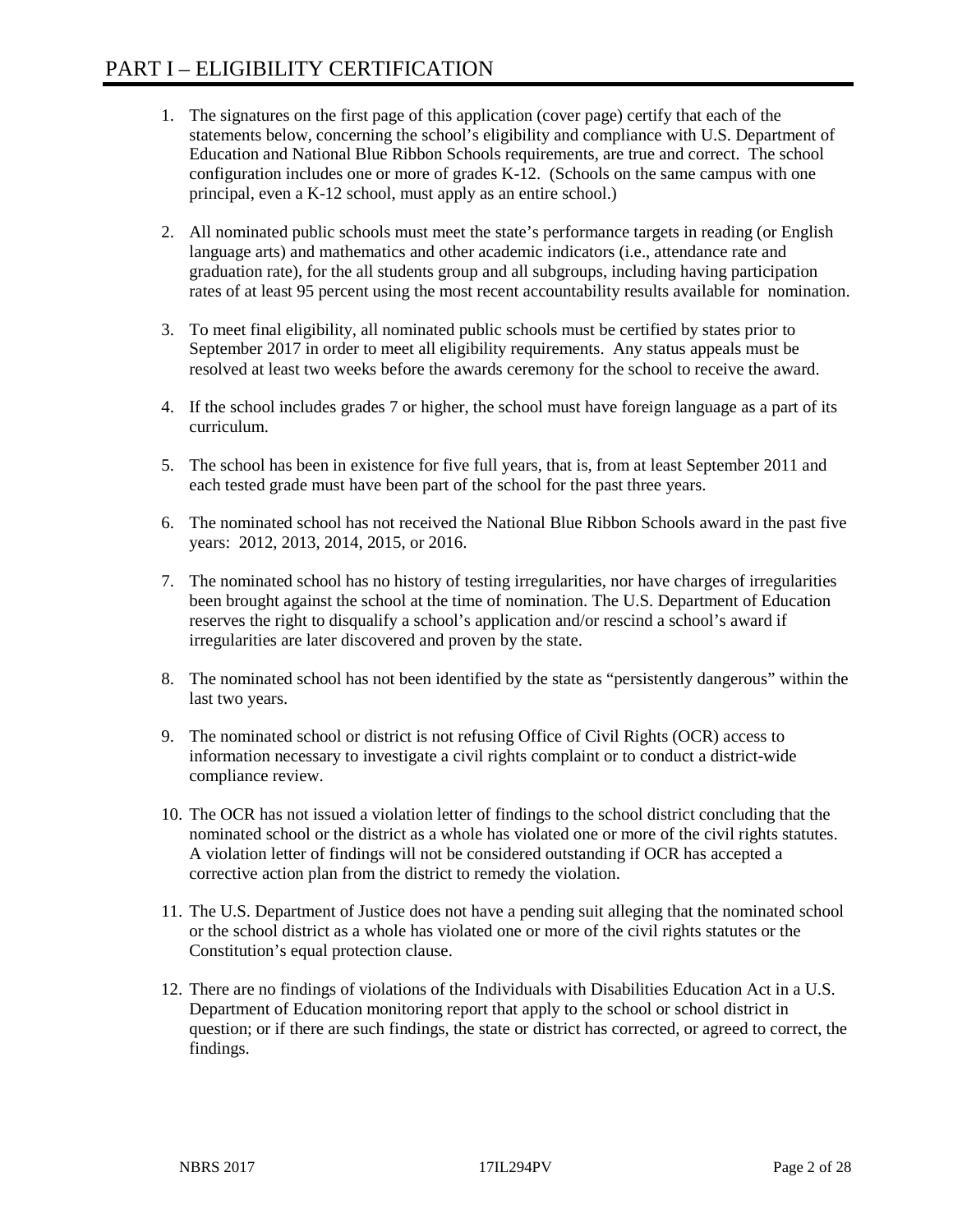#### **Data should be provided for the most recent school year (2016-2017) unless otherwise stated.**

**DISTRICT** (Question 1 is not applicable to non-public schools)

| -1. | Number of schools in the district<br>(per district designation): | $\underline{0}$ Elementary schools (includes K-8)<br>0 Middle/Junior high schools |  |
|-----|------------------------------------------------------------------|-----------------------------------------------------------------------------------|--|
|     |                                                                  | 0 High schools                                                                    |  |
|     |                                                                  | $0 K-12$ schools                                                                  |  |

0 TOTAL

**SCHOOL** (To be completed by all schools)

2. Category that best describes the area where the school is located:

[] Urban or large central city [ ] Suburban with characteristics typical of an urban area [X] Suburban [ ] Small city or town in a rural area [ ] Rural

3. Number of students as of October 1, 2016 enrolled at each grade level or its equivalent in applying school:

| Grade                           | # of         | # of Females | <b>Grade Total</b> |
|---------------------------------|--------------|--------------|--------------------|
|                                 | <b>Males</b> |              |                    |
| <b>PreK</b>                     | 22           | 23           | 45                 |
| K                               | 19           | 13           | 32                 |
| 1                               | 18           | 26           | 44                 |
| $\overline{2}$                  | 28           | 14           | 42                 |
| 3                               | 23           | 25           | 48                 |
| 4                               | 23           | 15           | 38                 |
| 5                               | 21           | 26           | 47                 |
| 6                               | 31           | 23           | 54                 |
| 7                               | 29           | 23           | 52                 |
| 8                               | 23           | 30           | 53                 |
| 9                               | 0            | 0            | $\Omega$           |
| 10                              | 0            | 0            | 0                  |
| 11                              | 0            | 0            | 0                  |
| 12 or higher                    | 0            | 0            | $\theta$           |
| <b>Total</b><br><b>Students</b> | 237          | 218          | 455                |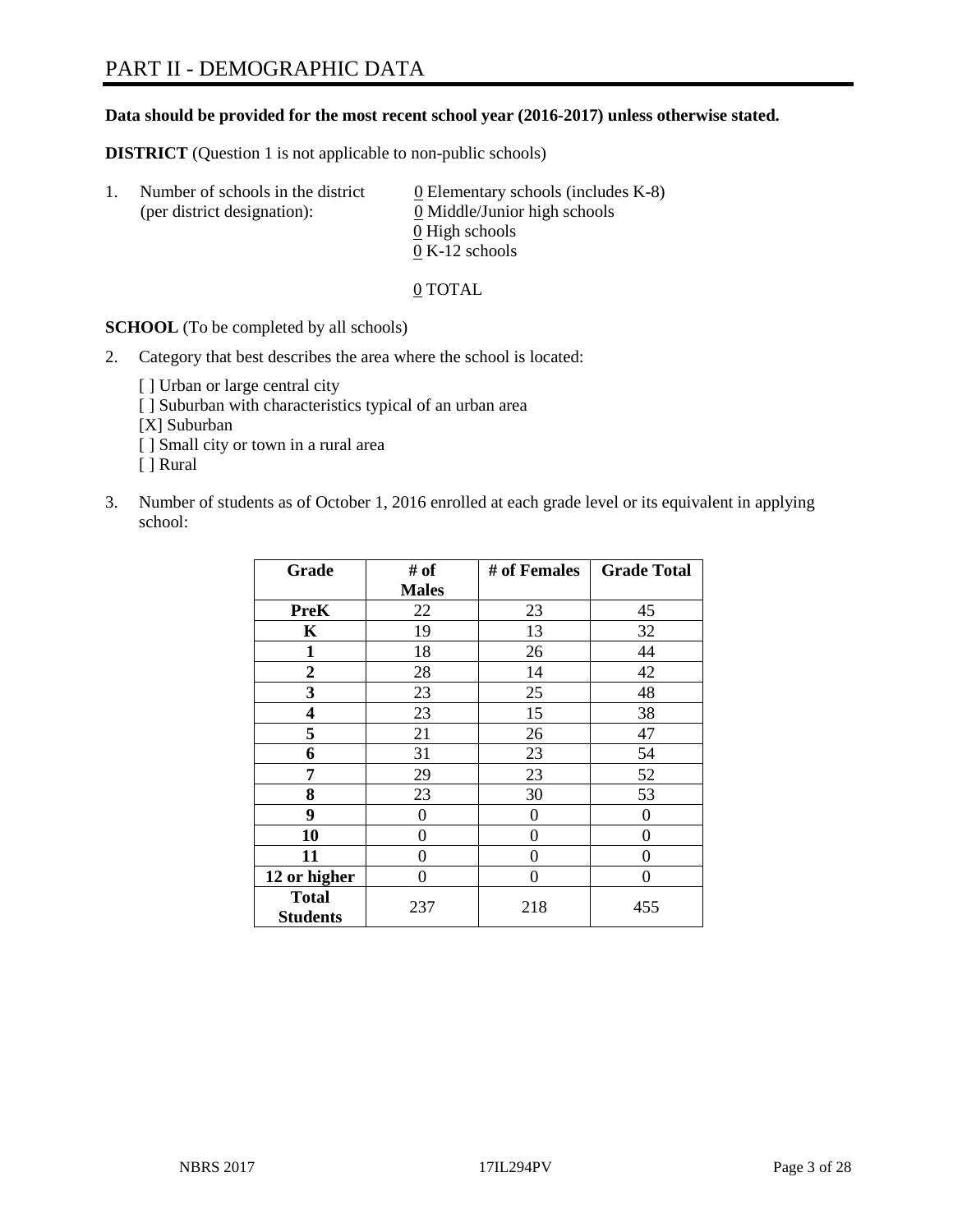4. Racial/ethnic composition of  $\qquad 0\%$  American Indian or Alaska Native the school: 4 % Asian

 % Black or African American % Hispanic or Latino % Native Hawaiian or Other Pacific Islander 83 % White % Two or more races **100 % Total**

(Only these seven standard categories should be used to report the racial/ethnic composition of your school. The Final Guidance on Maintaining, Collecting, and Reporting Racial and Ethnic Data to the U.S. Department of Education published in the October 19, 2007 *Federal Register* provides definitions for each of the seven categories.)

5. Student turnover, or mobility rate, during the 2015 – 2016 school year: 4%

This rate should be calculated using the grid below. The answer to (6) is the mobility rate.

| <b>Steps For Determining Mobility Rate</b>         | Answer |
|----------------------------------------------------|--------|
| $(1)$ Number of students who transferred to        |        |
| the school after October 1, 2015 until the         | 19     |
| end of the 2015-2016 school year                   |        |
| (2) Number of students who transferred             |        |
| <i>from</i> the school after October 1, 2015 until |        |
| the end of the 2015-2016 school year               |        |
| (3) Total of all transferred students [sum of      | 20     |
| rows $(1)$ and $(2)$ ]                             |        |
| (4) Total number of students in the school as      | 455    |
| of October 1, 2015                                 |        |
| (5) Total transferred students in row (3)          |        |
| divided by total students in row (4)               | 0 044  |
| $(6)$ Amount in row $(5)$ multiplied by 100        |        |

6. Specify each non-English language represented in the school (separate languages by commas):

|    | English Language Learners (ELL) in the school:   | $0\%$<br>0 Total number ELL              |
|----|--------------------------------------------------|------------------------------------------|
|    | Students eligible for free/reduced-priced meals: | $0\%$                                    |
|    | Total number students who qualify:               |                                          |
| 8. | Students receiving special education services:   | 1 %<br>4 Total number of students served |

Indicate below the number of students with disabilities according to conditions designated in the Individuals with Disabilities Education Act. Do not add additional conditions. It is possible that students may be classified in more than one condition.

| $\underline{0}$ Orthopedic Impairment     |
|-------------------------------------------|
| 0 Other Health Impaired                   |
| 3 Specific Learning Disability            |
| 39 Speech or Language Impairment          |
| 0 Traumatic Brain Injury                  |
| $Q$ Visual Impairment Including Blindness |
| <b>0</b> Developmentally Delayed          |
|                                           |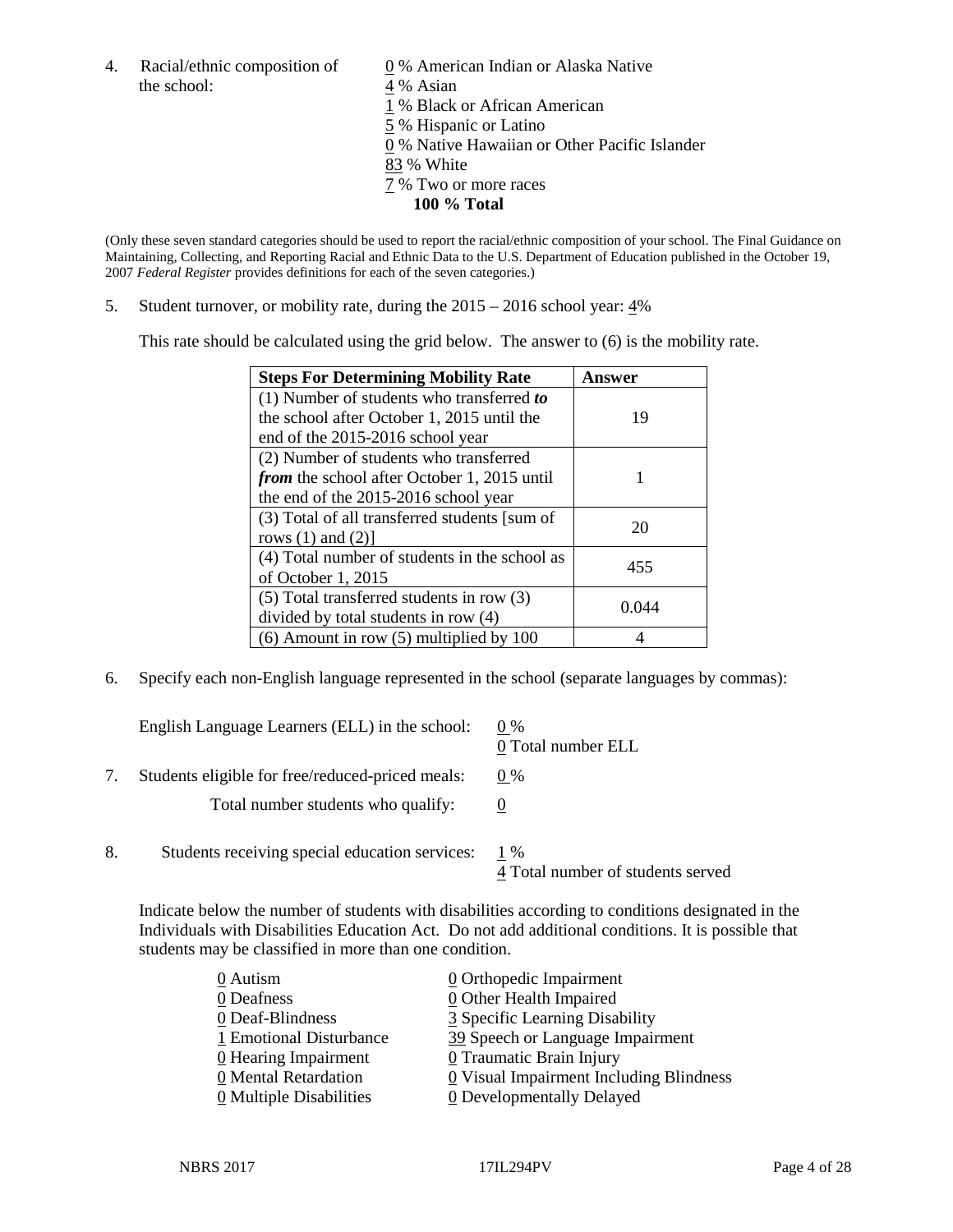- 9. Number of years the principal has been in her/his position at this school: 3
- 10. Use Full-Time Equivalents (FTEs), rounded to nearest whole numeral, to indicate the number of school staff in each of the categories below:

|                                        | <b>Number of Staff</b> |
|----------------------------------------|------------------------|
| Administrators                         |                        |
| Classroom teachers including those     |                        |
| teaching high school specialty         | 20                     |
| subjects                               |                        |
| Resource teachers/specialists/coaches  |                        |
| e.g., reading, math, science, special  | 10                     |
| education, enrichment, technology,     |                        |
| art, music, physical education, etc.   |                        |
| Paraprofessionals under the            |                        |
| supervision of a licensed professional |                        |
| supporting single, group, or classroom |                        |
| students.                              |                        |
| Student support personnel              |                        |
| e.g., guidance counselors, behavior    |                        |
| interventionists, mental/physical      |                        |
| health service providers,              | 3                      |
| psychologists, family engagement       |                        |
| liaisons, career/college attainment    |                        |
| coaches, etc.                          |                        |

- 11. Average student-classroom teacher ratio, that is, the number of students in the school divided by the FTE of classroom teachers, e.g., 22:1 23:1
- 12. Show daily student attendance rates. Only high schools need to supply yearly graduation rates.

| <b>Required Information</b> | $2015 - 2016$ |     | 2014-2015   2013-2014 | 2012-2013 | 2011-2012 |
|-----------------------------|---------------|-----|-----------------------|-----------|-----------|
| Daily student attendance    | 99%           | 98% | 99%                   | 97%       | 98%       |
| High school graduation rate | 9%            | 0%  | 0%                    | 9%        | 0%        |

#### 13. **For high schools only, that is, schools ending in grade 12 or higher.**

Show percentages to indicate the post-secondary status of students who graduated in Spring 2016.

| <b>Post-Secondary Status</b>                  |    |
|-----------------------------------------------|----|
| Graduating class size                         |    |
| Enrolled in a 4-year college or university    | 0% |
| Enrolled in a community college               | 0% |
| Enrolled in career/technical training program | 0% |
| Found employment                              | 0% |
| Joined the military or other public service   | 0% |
| <b>Other</b>                                  | በ% |

14. Indicate whether your school has previously received a National Blue Ribbon Schools award. Yes X No

If yes, select the year in which your school received the award. 2009

15. In a couple of sentences, provide the school's mission or vision statement.

We are called to educate our students in mind, body and spirit by providing an academically challenging curriculum, nurtured by our Catholic environment.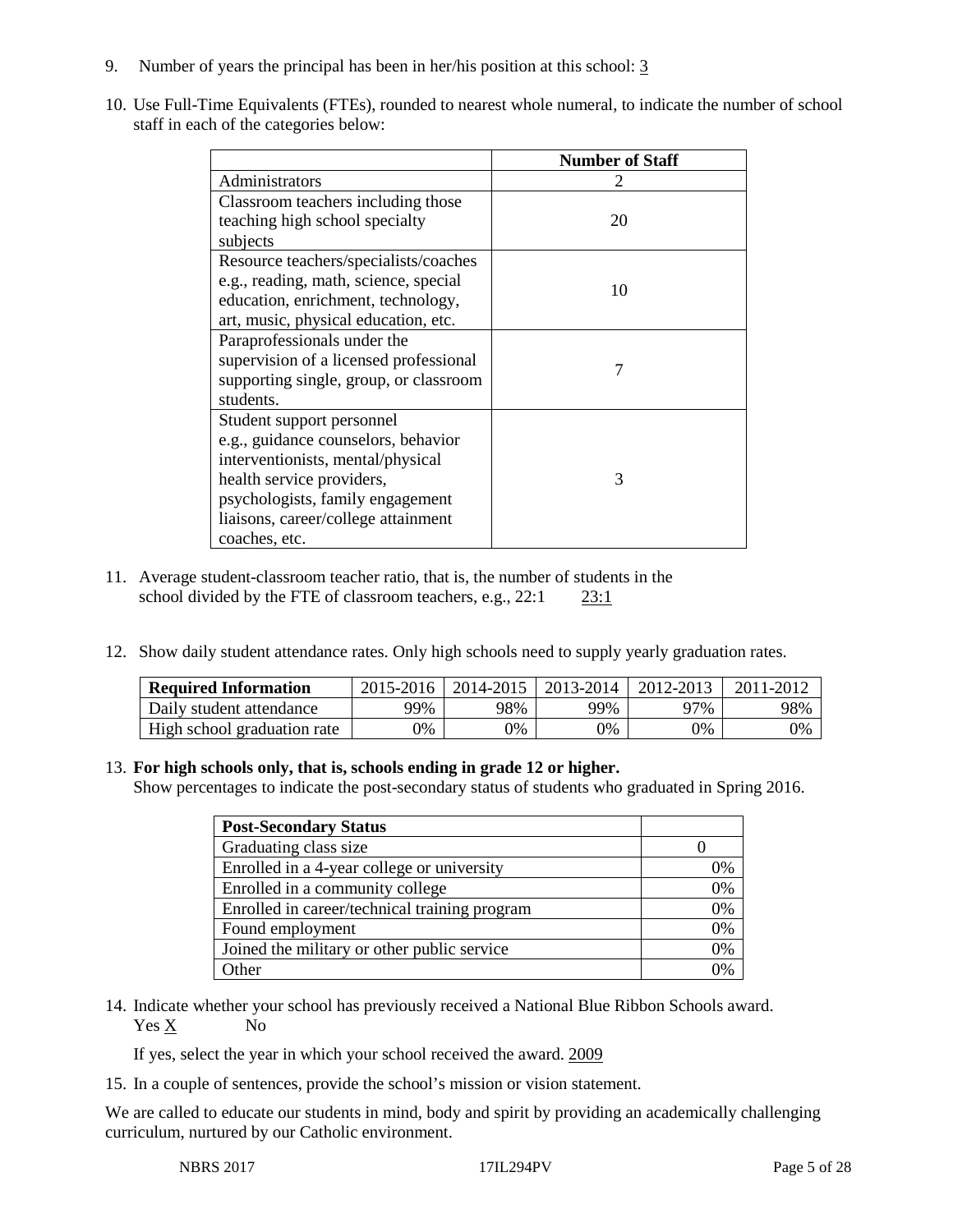St. Joseph School, a parochial school within the Archdiocese of Chicago, is located in Libertyville, Illinois, an economically advantaged northern suburb of Chicago. At the center of St. Joseph School is the mission: "At St. Joseph School, we are called to educate our students in mind, body and spirit. Students are engaged in an academically challenging environment, nurtured by a faith-filled community and empowered through worship and service to build the Kingdom of God." This mission drives the school's current Long Range Strategic Plan, and together, these tools serve as the guiding force for decision making within the school.

Founded in 1926, St. Joseph School is celebrating its 90th year of educating students in mind, body and spirit. Originally staffed by the Sisters of Mercy, the school educates 455 students from preschool through grade 8. 83 percent of the student population is white; 7 percent is two or more races; 5 percent is Hispanic or Latino; 4 percent is Asian, and 1 percent is black or African American. 88 percent of the student body is Catholic, and the remaining 12 percent identifies as a different religion or as no religious affiliation. Though St. Joseph School is not culturally diverse, the Catholic faith encourages opportunities for students and staff to accept, embrace and celebrate the cultural and religious differences of all staff and students.

St. Joseph School has educated thousands of students, many of whom are second and third generation families. Traditions such as Grandparents' Day, Godparents' Day, the Christmas Program, the Sock Hop, Mass in the Park, and the Rosary Balloon Launch enhance the school community and provide parents the opportunity to interact with teachers, staff and students throughout the year. These traditions foster school spirit, support Catholic identity, build community and accountability among one another, and honor the school's rich history.

St. Joseph School provides two classrooms each for preschool through grade 8. The commitment to staffing the school with the necessary support personnel to meet the growing needs of diverse learners is a priority. Two full- time resource teachers, a part- time occupational therapist, and two part- time speech pathologists support students in all grade levels. Additionally, the school employs a full- time counselor and nurse. In the early elementary grades, instructional aides support preschool, kindergarten, and first grade students. An instructional aide also works with the middle school students in math and science. All but two classroom teachers are practicing Catholics, and 100 percent of the religion teachers are either certified Catechists or are actively completing the requirements to become a certified Catechist. All core academic teachers hold a professional educator license; and 61 percent of the staff holds advanced degrees. Teachers and support staff are driven to meet the needs of the diverse learners at St. Joseph School.

As a recipient of the National Blue Ribbon School award in 2009, St. Joseph School was recognized as an institution that challenges students at a very high level. Additionally, in 2015, St. Joseph School, in conjunction with the Archdiocese of Chicago's Office of Catholic Schools, received AdvancED accreditation. Although St. Joseph School received the 2009 National Blue Ribbon School award and accreditation through AdvancED, school staff and administration operate with the mindset of continuous improvement. Shortly after the 2009 award, staff recognized the need for all middle school subject area teachers to hold a professional certificate or license in their relevant subject area as opposed to just a general teaching certificate. 100 percent of the middle school teachers hold a license in their respective area of specialty. An additional upgrade to the school program since the 2009 National Blue Ribbon School award is the use of technology as a tool to fully realize curricular objectives. The Chromebook ratio is 1:1 in grades four through eight, and the school has increased technology access in preschool through grade three with classroom iPads at a 2:1 ratio. With the increased technology, the use of online formative assessments was integrated into the program to better allow teachers to monitor progress on a more frequent basis and to adjust instruction as needed. Since the 2009 award, St. Joseph School also added an additional resource teacher at the kindergarten through fourth grade level. With the addition of the resource staff member, St. Joseph School now has two resource teachers who work with students from kindergarten through eighth grade. A new STEM class was also added to the students' schedule, and the school is in the process of planning and implementing a full STEM lab within the school. St. Joseph School proved to be a National Blue Ribbon School in 2009 and has continued to grow in its commitment to continuous improvement.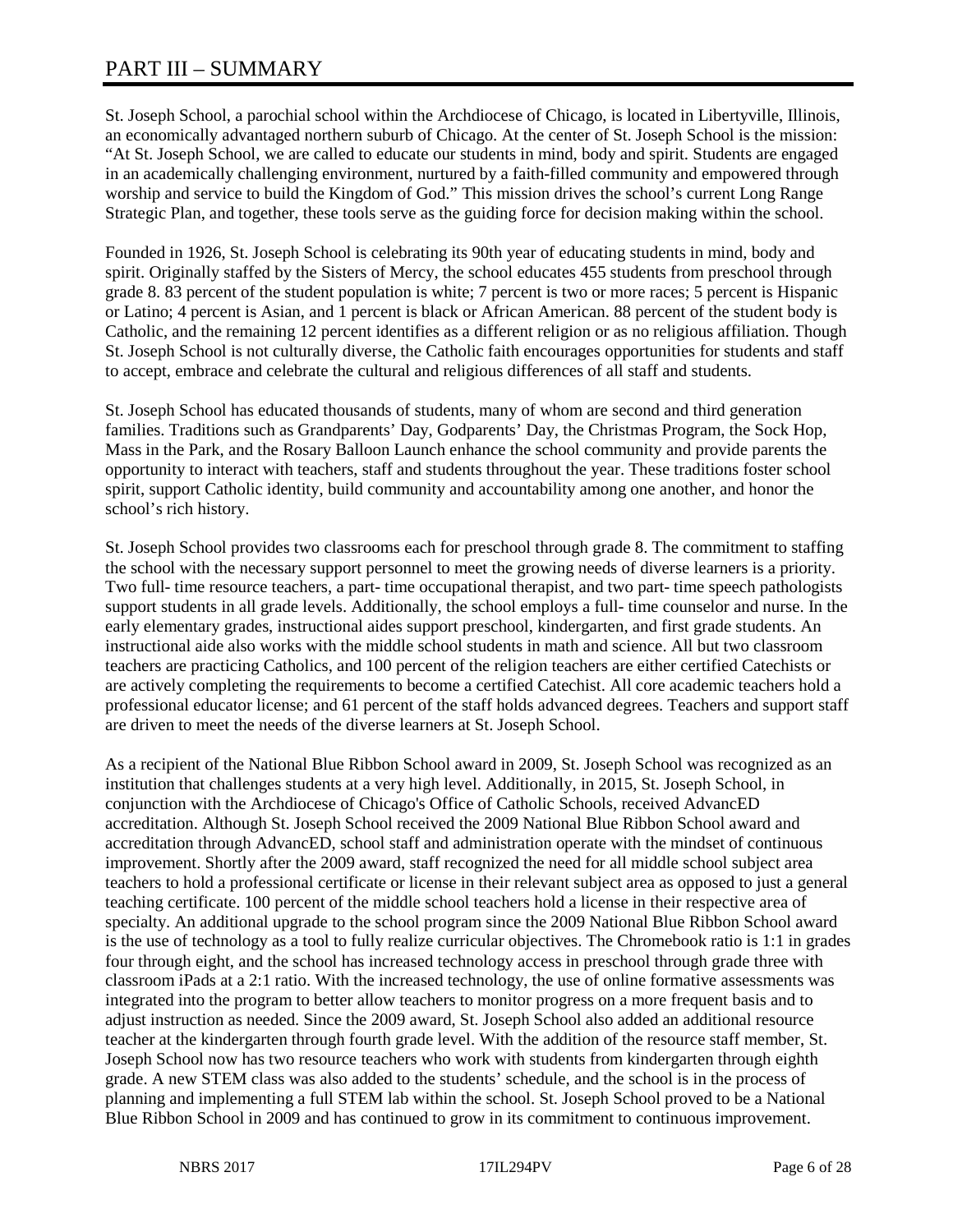## **1. Core Curriculum:**

St. Joseph School provides a welcoming, nurturing environment that serves as the backdrop for a holistic approach to education. The core curriculum includes mathematics, science, reading/English language arts, and social studies. All curriculum objectives are aligned with either state (Common Core State Standards), regional (Archdiocese of Chicago), or local (St. Joseph School) standards thereby creating a "Core and More" approach to curriculum content providing multiple opportunities for students to develop college and career readiness skills, with the ultimate goal of students being engaged citizens within the community.

The reading/English language arts curriculum stresses literacy reflected in the emphasis on phonics, reading, writing, listening, speaking and language skills. The curriculum is guided by the above mentioned standards and lays a foundation in decoding and phonemic awareness skills at the primary level while gradually and consistently building comprehension and critical thinking skills as students progress throughout the grades. Through multiple text sources, students are able to build knowledge through balanced content-rich texts that require them to ground their thinking in evidence from the text. The curriculum also focuses on developing a deep understanding and proficiency of language skills within students. Students learn how to approach language as a matter of craft so they can communicate clearly and powerfully. These skills are applied to the rigorous preschool through eighth grade writing program, using common language and approaches while fully integrating into all curricular areas.

The mathematics curriculum emphasizes application, problem solving, conceptual understanding of math and mastery of basic mathematical computation. Critical thinking and construction of math understanding are integral parts of the total program. The curriculum provides a solid foundation for all students with thorough preparation for the challenging courses they will face in high school. The mathematics program also allows for many 8th grade students to complete a rigorous, high school level Algebra 1 course. Teachers differentiate for all levels of learners and offer appropriately challenging objectives for students who need added assistance as well as the highly advanced mathematical learner. The objectives are aligned to all relevant standards: Common Core State Standards, Archdiocese of Chicago and local, St. Joseph School standards that were developed by the mathematics professional learning team. This allows students to acquire important fundamental skills while developing higher-level, complex problem solving skills necessary to solve real- life multiple step problems with many variables.

The science curriculum requires students to use and understand the scientific method through gathering data, analyzing results and reaching conclusions within the three major branches in science: physical, life and earth. The science program develops the students' love and understanding of science through engaging in primary sources of nonfiction, scientific reading. As students approach the end of their middle school science career, the science curriculum opens up for students to expand their knowledge at a deeper level within each branch. Students are able to further their understanding through group discussion, investigations and both online and student simulations. Students are taught to think scientifically and to apply concepts to the information presented and the real world. As teachers complete the transition to full alignment of the Next Generation Science Standards, the science professional learning team and all teachers have placed a greater emphasis on incorporating math, technology and engineering into the science curriculum through STEM opportunities.

The social studies curriculum is designed to create a relative and meaningful understanding of the world and the people who helped shape it. This is accomplished by focusing on six distinct strands: history, geography, economics, culture, government and civics. Children learn history at many levels, including local, state, United States, and world, incorporating the economic, cultural and civil influences of citizenship of each time period and place. While students do learn historical facts that have shaped history, the real focus requires a deeper dive into the lessons that history teaches. An integrated approach to social studies and English language arts is accomplished through the teachers in both professional learning teams working closely together, guided by Common Core State Standards, ensuring the most meaningful learning opportunities for the students.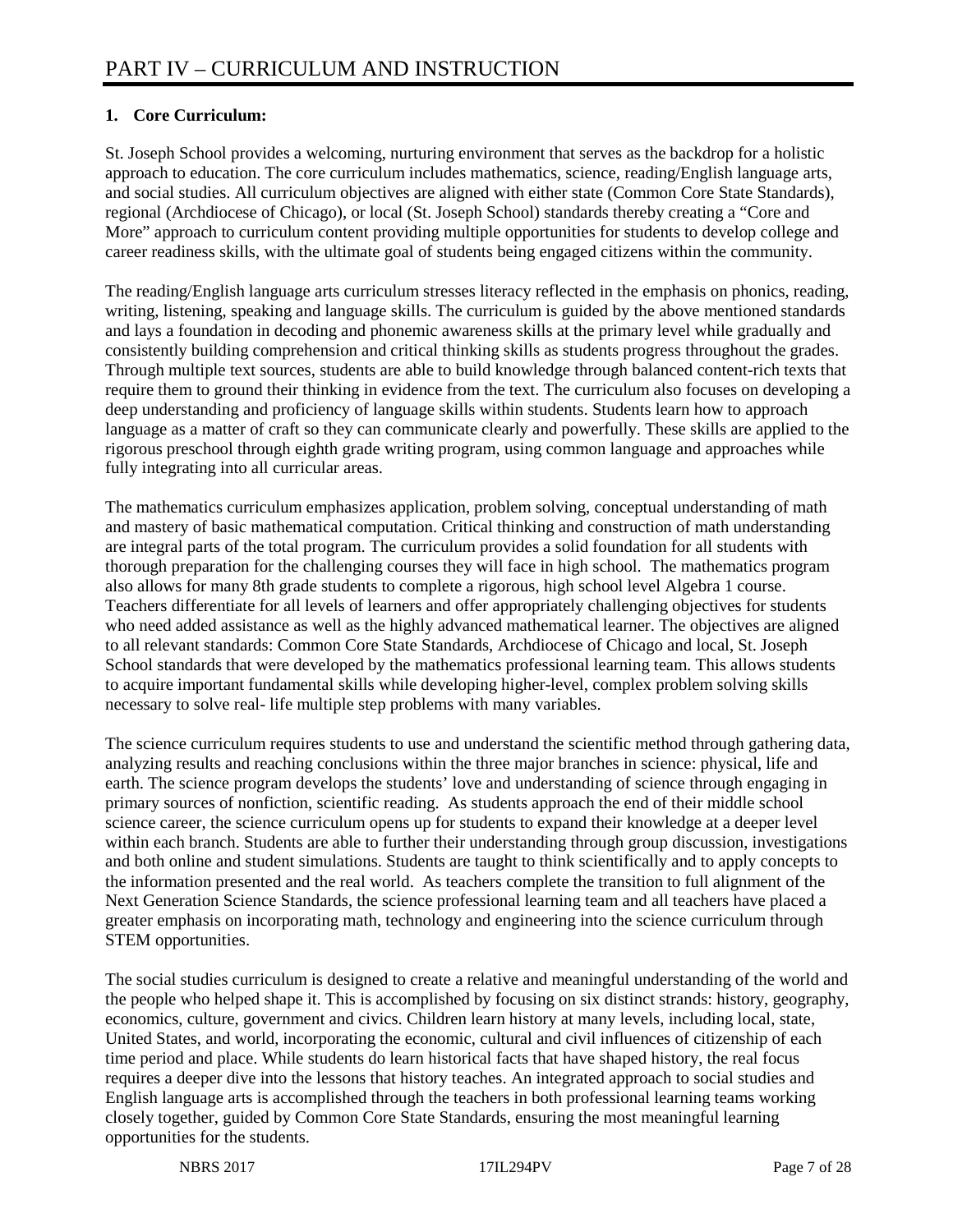St. Joseph School offers preschool and follows the Illinois Early Learning Development Standards and the Archdiocesan Standards for Early Childhood. Teachers and staff believe that children learn best when concepts are relevant and meaningful and children are having fun. For these reasons, play is an integral component of the program. The preschool program emphasizes kindergarten readiness in language arts, math, science, social studies and technology. The preschool literacy program, which is consistent with the literacy program in kindergarten through fifth grade, focuses on pre-reading literacy skills through rhyme, poetry, and recognizing the relationships between letters and sounds. Preschool teachers meet with the elementary teachers to discuss early childhood literacy and math standards, as well as best practices within literacy and math, ensuring readiness and an optimal transition from preschool to kindergarten.

#### **2. Other Curriculum Areas:**

The faculty of St. Joseph School supports parents in their role of educating children in the Catholic faith by providing curriculum that focuses on Catholic doctrine and by integrating shared faith experiences in an environment that weaves Christian virtues, values and moral development within academic studies and cocurricular achievements. Daily religion classes for all students, which take place at all grade levels, increase students' understanding through the study of the Bible, the history of the Catholic Church, liturgy, sacraments and the religious heritages of all people.

All students attend music class once a week throughout the year. It is designed to be a music appreciation course that teaches students about melody, harmony, notation, texture, style, rhythm and form. Students explore the basics of music as well as compose, analyze, sing, and perform on classroom instruments. Students are exposed to various genres of music from around the world.

Additionally, all students attend art class weekly and learn basic knowledge of art materials, how to use them, and they learn skills such as shading, design, and sculpting. Children are introduced to art history and are exposed to a variety of artists. Emphasis on creativity and providing experiences in various art media are essential.

The physical education curriculum at St. Joseph School encompasses a wide variety of activities while maintaining a strong emphasis on lifelong physical fitness and Christian sportsmanship at all grade levels. The basic knowledge of a variety of sports is embedded in each student to encourage long-lasting involvement which, in turn, will contribute to students' ongoing physical fitness. The Presidential Physical Fitness Testing is administered, and components of physical fitness are also incorporated into weekly fitness days. Faith, sportsmanship, and fair play concepts serve as the cornerstone in all that students do.

The health education curriculum encompasses a wide variety of topics that address Archdiocesan and state standards while ensuring that faith is the foundation upon which all topics begin and conclude. At 7th and 8th grade levels, health education is an independent class, but in preschool through sixth grades, health education is woven into the religion and science classes daily.

St. Joseph School is in compliance with the program's foreign language requirements. Students in grade five receive Spanish instruction two days a week, while students in grades six through eight receive Spanish instruction three days each week. The scope is a typical Spanish I curriculum found in middle and high schools, focusing on vocabulary acquisition and essential grammar skills for verbal and written communication. Students collaborate with each other to master objectives in class and use technology outside of class to practice individually and to differentiate depending upon the need.

The St. Joseph media center program, comprised of two distinct, but intertwined classes, 'Media' and 'Lit & Lib' (Literature & Library), is an integral component of the preschool through grade 5 curriculum. 'Media' focuses on digital literacy, keyboarding and curriculum integrated projects which develop student skills using programs such as Microsoft and Google applications. 'Lit  $\&$  Lib' centers on library and researching skills in addition to exposing students to a wide selection of literature, authors and illustrators. The media center also offers state sponsored reading clubs for grades first through eighth as well as school- wide programs that encourage students to read for enjoyment. The media center strives to assist students, staff and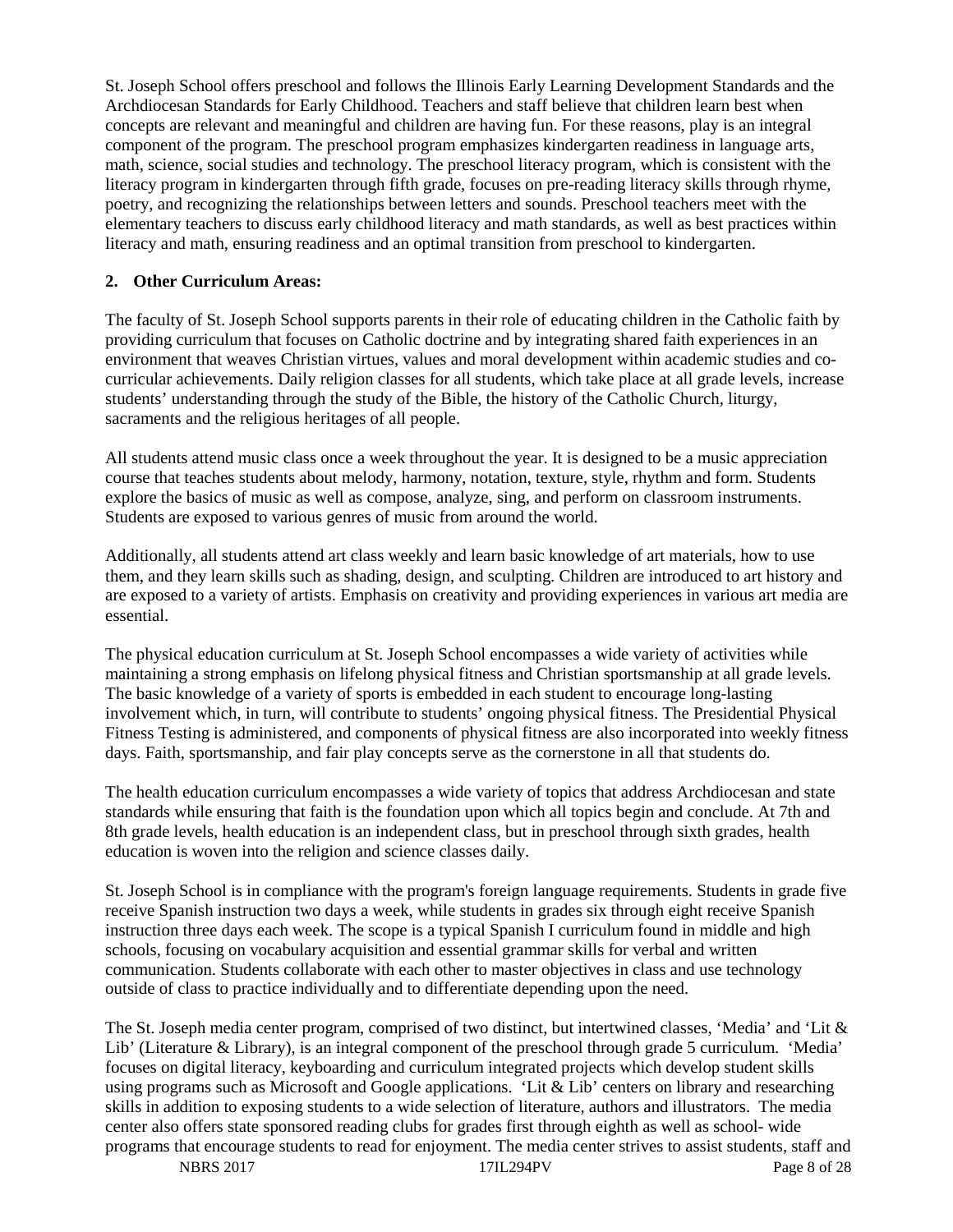parents while promoting, enhancing and supporting the education offered by St. Joseph School.

The 1:1 computing program in grades fourth through eighth, and the 2:1 iPad program in preschool through third grades, provide opportunities to engage students in acquiring digital literacy and citizenship skills within the context of the instructional day. It is a priority that students are equipped with digital literacy and citizenship skills in accordance with the Digital Literacy and Citizenship Curriculum from Common Sense Media.

St. Joseph School recognizes the need for students to build a strong foundation in science, technology, engineering and math, and for that reason, a coding class has been introduced to students this year. The goal of the coding class is to introduce basic concepts of engineering and robotics using the Sphero SPRK edition robotic ball. Students learn the basics of coding fused with math skills such as percentages, geometry, and patterns.

#### **3. Instructional Methods, Interventions, and Assessments:**

Instructional methods at St. Joseph School are varied based on subject matter, learning outcomes, learning styles, and student needs. The goal of college and career readiness calls the teaching staff of St. Joseph School to utilize a variety of methods as students engage in activities that are challenging and authentic. All subject areas emphasize multiple approaches to learning: hands-on, small group, large group discussions, partner projects, inquiry-based, student and/or teacher directed and indoor/outdoor lessons.

The St. Joseph School's Student Support Team (SST) is composed of the assistant principal, school counselor, two resource teachers, a speech pathologist, a speech and language specialist from the local public district, and the school nurse. The team coordinates with the regular classroom teachers to meet the needs of students exhibiting academic, social/emotional, speech/language and other health concerns. Additionally, the team coordinates with the regular classroom teacher to meet the needs of students who are performing above grade level or who have already mastered learning objectives for a given unit.

Students are assessed, qualified and serviced through Response to Intervention (RTI), Individual Service Plan (ISP), or a 504 plan. Instructional methods and interventions are developed to meet the individual needs of each student, and the use of various techniques enrich the student's progress to improve a skill or to master an objective. Instructional interventions include, but are not limited to, push in/pull out assistance, differentiated materials and instruction, alternative assessments, preview/review of material as well as specific programs such as Read Naturally or Hear Builder. Push-in/pull-out time allows teachers to work in conjunction with one another to assist students with study skills, reading strategies, organizational skills, scaffolding assignments, and using multiple sensory instruction and technology to further reach learning outcomes. Teachers also use graphic organizers to help chunk assignments into more manageable tasks.

Additionally, teachers meet with the Student Support Team as a vehicle to discuss opportunities to differentiate instruction for students excelling in areas. The team reviews student achievement data and makes recommendations to move higher performing students to the next level. These students work with the classroom teacher and with the resource staff on differentiated activities related to classroom objectives. The school utilizes online resources or 'flipped classrooms' to help differentiate instruction as needed. Grade level formative assessments are used to monitor progress.

The SST and classroom teachers meet twice weekly to discuss progress toward student goals and benchmark assessment data to determine the necessary support needed for increasing student achievement. St. Joseph School administers the ACT Aspire to all students in grades 3 through 8 in April each year. Additionally, beginning this year, the ACT Aspire Interim assessments are administered three times yearly to measure the academic progress of each student in reading and math and to help teachers make adjustments to their instruction based on student performance. The Fountas and Pinnell literacy assessment is also administered to all students in kindergarten through fifth grade throughout the year to monitor students' literacy skills and to make adjustments to instruction. These assessments, as well as common, grade level assessments, offer teachers insights into the progress students are making in each subject area.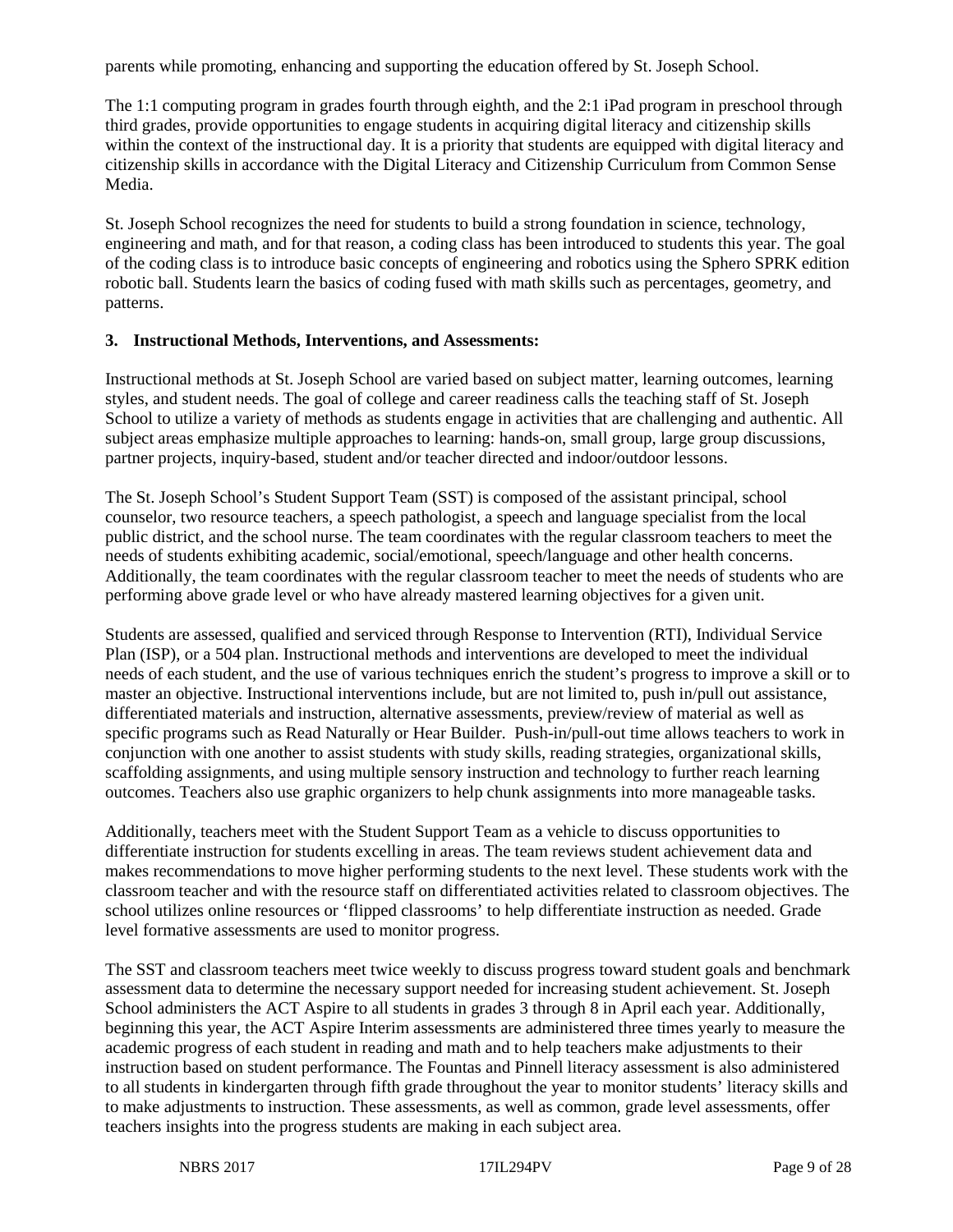Teachers and administrators work together to analyze student data. Much of this analysis is completed in subject area professional learning team meetings where teachers look for trends over time in each subject area. Further data analysis of local assessments occurs at weekly grade level meetings to measure student progress toward goals. After analyzing the test results, teachers share alignment analysis results with colleagues in order to identify curriculum strengths and weaknesses revealed in the test results. The goal of the data analysis is to strengthen the academic program and discuss ways in which teachers can better support students in their learning.

Although the ACT Aspire data analysis identified a continuum of performance beyond the state and national standards in all areas, St. Joseph School operates with the mindset of continuous improvement. A thorough analysis of ACT Aspire assessment data has resulted in curriculum improvements in English language arts as well as in science. The data also pointed to necessary professional development, specifically, in writing, and the need for additional resources to better meet the standards to which the staff are held accountable.

The communication of assessment data is important for all shareholders. School articles are published explaining how to read and interpret data and its implications. Teachers also make themselves available for conferences so that parents may inquire about their child's progress and how to best support them at home. Ongoing access to Power School, along with trimester report cards and parent/teacher conferences, allow parents to be informed of their child's progress. Additionally, school data is published in the parish weekly bulletin and on the school's website allowing all current and potential families, as well as supporters within the parish community, to understand the performance level of the students at St. Joseph School.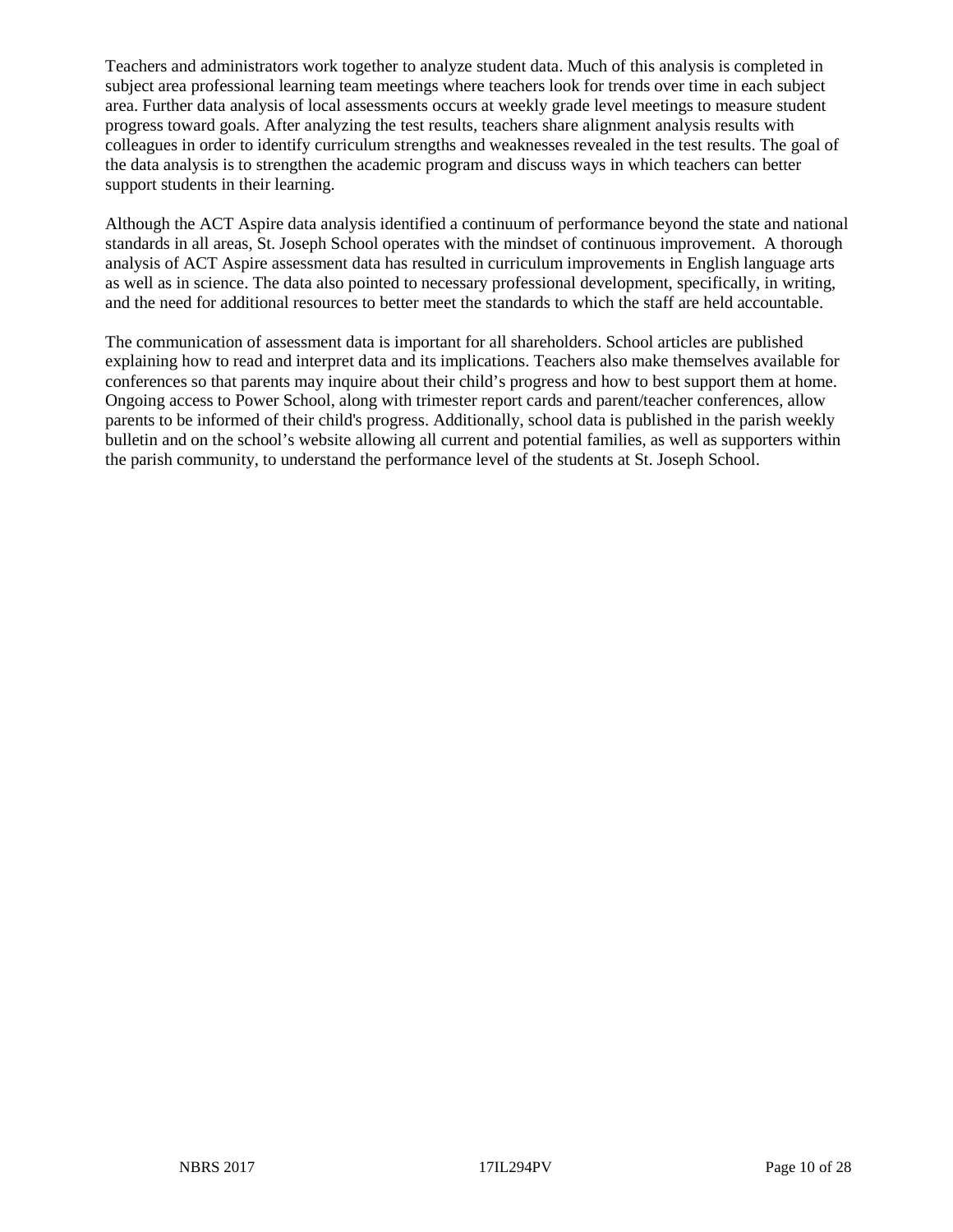#### **1. School Climate/Culture:**

St. Joseph School believes that in order for students to succeed, they must be engaged, motivated, and surrounded in a positive school culture. In a recent parent survey, parents indicated one of the top three reasons for choosing St. Joseph School was because of the community. At St. Joseph School, opportunities are provided for parents, students, and staff to work together to build community while getting to know one another. The "Prayer Partner" program is instrumental in building relationships and emotional connections among students across all grade levels. Each preschool through eighth grade student is paired with another student as a "prayer partner", and these prayer partners sit together at Mass. The older students teach the younger students how to participate in the mass, and they also meet several times throughout the year to work on projects, pray and socialize together. These opportunities give younger students role models and provide older students an opportunity to mentor others and build their leadership skills. Prayer partners form a Christian community that integrates the whole school.

The call to love is visible through many programs established by the school counselor. Rainbows, a group for students who have experienced loss, meets monthly to build relationships after the loss of a loved one. Friendship Circle is offered to early elementary students to help them build positive friendships within the school. The Peer Mentoring program and the many student council opportunities allow for students to expand their friendships outside their immediate social circle.

Students may also join a number of extra-curricular activities that complement academics, arts, sports and social justice. Math Team, book clubs, fitness club, band, art club, drama club, service club and choir club are just a few of the clubs offered to the students at St. Joseph School. There is also a full extra-curricular athletic program for students interested in volleyball, soccer, basketball, track and field, cross country and cheerleading.

Teachers are also supported and encouraged. They participate in professional learning teams within their subject area or grade level, and each teacher has responsibilities to further advance the mission of St. Joseph School. The school uses the "train the trainer" model and recognizes the professional contributions that staff members make at their grade level or within their subject area. On a routine basis, the parent association plans fun surprises for faculty and students. Additionally, faculty and staff engage in monthly social outings in order to further build and foster relationships. These programs enhance community, which in turn, foster a positive environment for students, staff and parents.

Another way that teachers build community is through professional book studies. This year, the staff is reading The Leader in Me (Covey, 2008). The book study program is leading to common language and goals, as well as a common way of interacting with students, preschool through eighth grade. The staff looks forward to the positive benefits to the school's climate and culture that the book study will bring to the students and staff of St. Joseph School.

#### **2. Engaging Families and Community:**

A vibrant and engaged community is vital to the success of the students at St. Joseph School. The school engages families and the community in numerous ways, and it is recognized by all within the St. Joseph School community that this partnership is imperative as the staff works with parents to educate students in mind, body and spirit. The four cornerstones of how the mission of the school is lived is "We are called to Grow, Live Our Catholic Faith, Serve and Love," and by partnering with families and communities, students recognize their adult role models living the mission of St. Joseph School.

To engage parents and families, the St. Joseph School Parent Association (SJSPA) sponsors over 40 events throughout the school year, most of which are run by volunteers. Within a three year period, there has been an increase in the parent volunteerism rate from 63% to 84%. All family members are encouraged to volunteer, including grandparents and older siblings. With 84% of families volunteering in some capacity,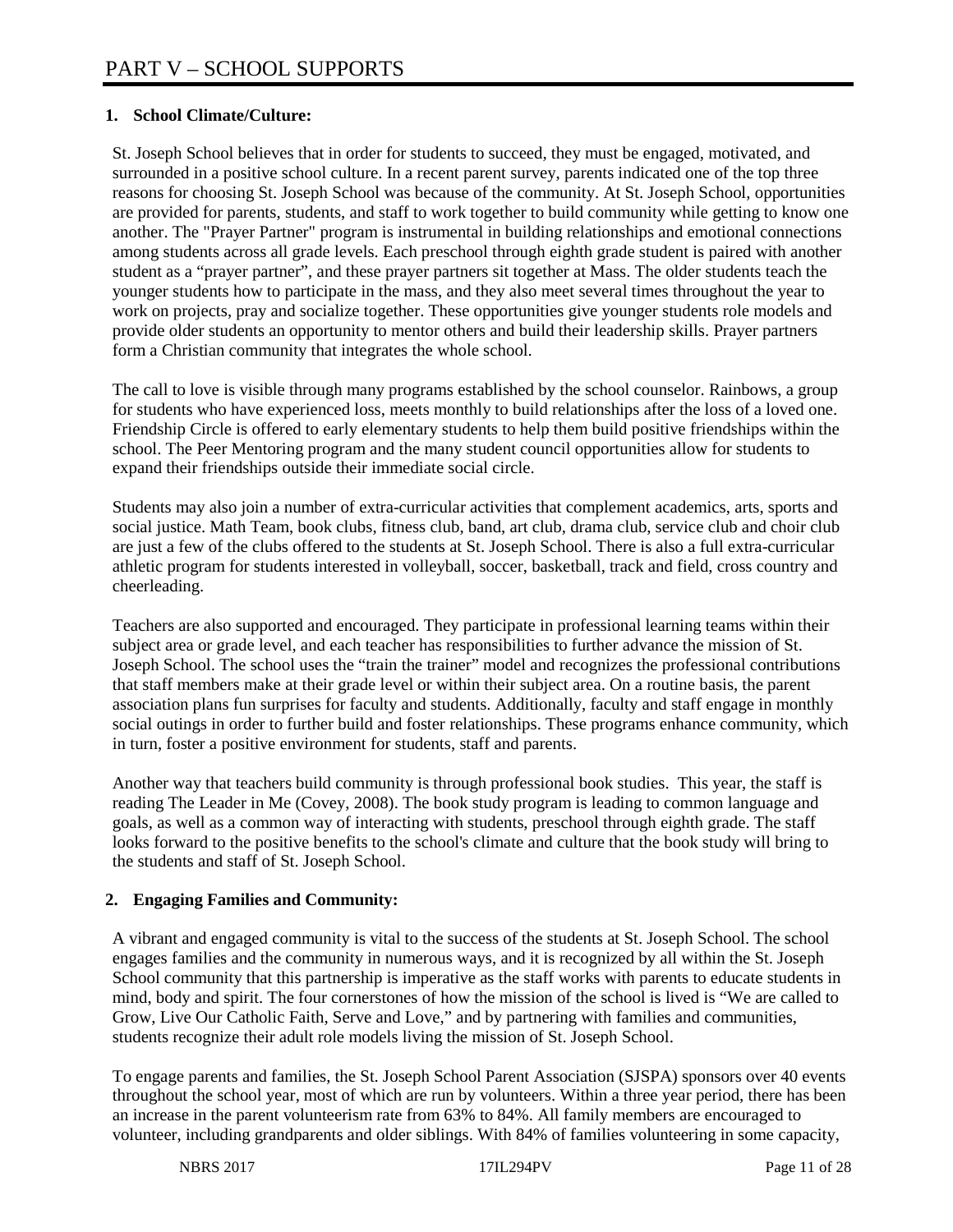St. Joseph School has become much more of a community than in previous years. A fair, streamlined, and easily accessible system for signing up to volunteer as also been created. The participation of volunteers enhances the students' educational experiences, and it provides opportunities for parents to build community by getting to know faculty, staff and other school families.

As a school, parents are also engaged in formal surveys in order for staff to receive feedback regarding the various components of the St. Joseph School experience. These surveys are done annually, and the topic varies slightly from year to year while always returning to the same topic within the cycle to measure growth in all areas. While surveys do not drive every decision, they do influence some of what is done because parent feedback is an important component of the culture at St. Joseph School. Parents know that their ideas are important as decisions are made to further the education of all students.

Students, faculty, staff, and parents answer the call to serve through integrated, school wide and grade level service projects as a core component of our program. Collecting food pantry donations, making lunches for PADS (Providing Advocacy, Dignity and Shelter), a homeless shelter in Libertyville, supporting Orphans of the Storm, and packing meals for Feed My Starving Children are just a few of the many organizations that the community of St. Joseph School partners with each year. "Sister schools" in Peru and Tanzania are also supported by the students of St. Joseph School. An abundance of service opportunities allow students and families to reach out to the local and international communities to share their gifts and grow spiritually and intellectually thereby becoming engaged members of the greater community.

St. Joseph School offers a variety of leadership and service opportunities that build community. The Student Council brings new ideas and events to the student body, the Safety Patrol ensures the safe and friendly arrival and dismissal of students, and the Morning Prayer and Announcement Teams lead the students, faculty and staff in prayer daily. Older students mentor children in lower grades and attend weekly Mass together. Students also grow their leadership skills through altar serving at daily mass as well as at weddings and funerals, leading the congregation as a cantor, and by proclaiming the Word during mass. A nurturing staff, enthusiastic student body and involved parent community combine to create an environment where children thrive and develop an intellectual curiosity to love and serve others in gratitude.

Partnering with community leaders is essential in furthering the mission of St. Joseph School. The school has worked with universities to provide student teacher opportunities, and local business experts are invited into the school for presentations as guest speakers. Additionally, a partnership with the Lake County Sheriff's Department in adopting and naming canine unit dogs has been created to build community relationships. Students witness their community members, teachers, and parents making a difference.

#### **3. Professional Development:**

Each year, the school calendar includes at least eight days of professional development for all staff. The agendas for these in-service days are driven by the mandates from the Archdiocesan Office of Catholic Schools, St. Joseph School's curricular goals, the analysis of assessment data, the Long Range Strategic Plan and teacher feedback. Staff looks for trends over time in data as a call to action for professional development. Furthermore, St. Joseph School staff works in professional learning teams by subject area to establish professional development needs. In addition to the Archdiocesan mandated math and reading professional development, the Archdiocese also requires two religious in-service days each year. Teachers also participate in book clubs with staff members centered on goals that are outlined in the Long Range Strategic Plan.

Based on the St. Joseph School assessment data, the school partnered with Gretchen Courtney & Associates, a group of literacy specialists, to bring school-wide, professional development to all staff, including administration, in writing. The decision to partner with Gretchen Courtney & Associates was driven by the ACT Aspire data, local grade-level assessments, and by the teachers' call to strengthen the writing program offered at St. Joseph School. This professional development, which began last year, is planned to continue through next year.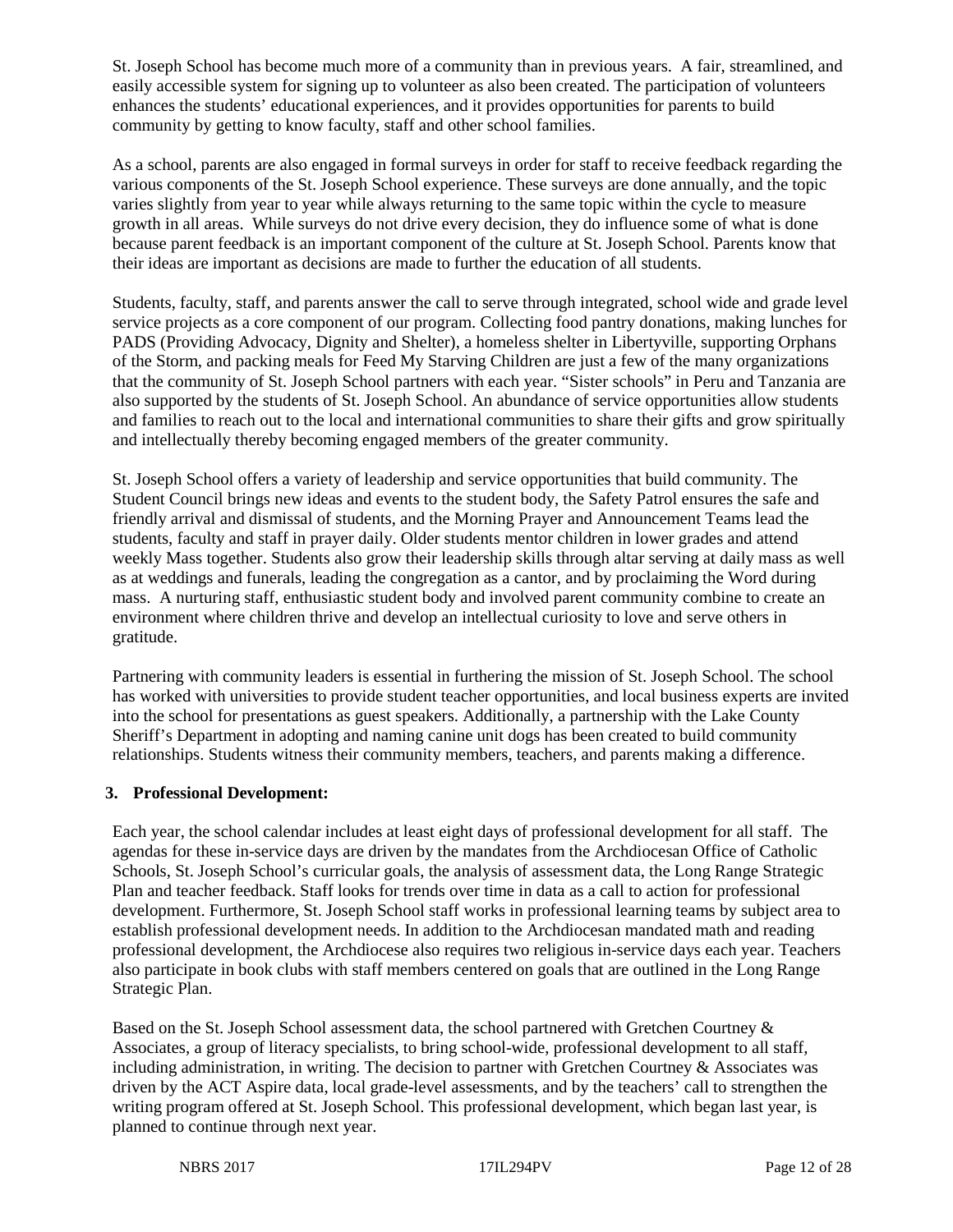Another area that was identified as an area for professional development was in the delivery of reading instruction as it pertains to both whole group and small group instruction. St. Joseph School has incorporated CCSS aligned resources and partnered with a literacy coach who works with teachers to build each teacher's instructional strategies. Additionally, teachers observe one another's literacy instruction to help build teacher capacity. The partnership between administrators, the literacy coach and the teachers helps deepen staffs' ability to better meet the individual needs of each student.

Additionally, teachers are being developed in the use of formative assessments to help guide instruction. Members of the school's leadership team were trained in Data Wise at Harvard's Graduate School of Education during the summer of 2017. This training was followed by a semester course of Data Wise in Action which guided the leadership team through the implementation of using data to make decisions to drive instruction. This has been most valuable to all staff, and in turn, has increased student achievement as evidenced on common, grade-level, formative assessments. Being educated in using data from formative assessments has helped staff further meet the needs of students by differentiating the opportunities presented to them.

All professional development opportunities offered at St. Joseph School directly support teachers, support staff and administration in their role to better deliver instruction in order to increase student achievement and to prepare students for college and careers.

#### **4. School Leadership:**

Leadership at St. Joseph School has undergone changes since the 2009 National Blue Ribbon School award, and much has been learned during this process. St. Joseph School is in its third year with the current principal. The principal was a teacher in the school for four years prior to moving to administration, and that perspective is valuable and meaningful and serves as a guiding principle of developing the leader within each member of the St. Joseph School community. The assistant principal has been in that position for six years. The two administrators are able to provide varied and historical insights into important elements influencing the school's climate, culture, tradition and areas in need of improvement.

The leadership within the school has created positive momentum allowing St. Joseph School to evolve into an even stronger institution. School administrators are the instructional leaders of the school, and their philosophies support the development of many other leaders within the school's community. With the oversight of the principal, a leadership team was created which allows for collaboration as new ideas or initiatives are considered. Administration, teachers, the school counselor, and support staff serve on the school's leadership team. Teachers are also recommended to join the Archdiocesan Leadership Academy which is a program that builds professional capacity of teachers in their teaching craft and leadership skills. Additionally, under the direction of the principal, staff are appointed as committee leads as they move the school forward implementing best practices in education. Teachers also take on leadership roles within professional learning teams with responsibilities for furthering the mission. Risk taking, such as piloting new programs which are supported by data and research, is highly encouraged by the leadership team.

Both the assistant principal and the principal share the role of staff evaluations, walk- throughs, providing consistent feedback, and mentoring staff. This is accomplished by administration being in the classrooms, discussing progress toward goals, and looking at the strengths and opportunities of growth for each staff member. Additionally, a goal of the current administration has been to increase communication to all shareholders, both internally and externally through a variety of sources, with greater frequency and improved content. The school now features a weekly article in the parish bulletin highlighting events, traditions, announcements, initiatives or data regarding student achievement. A monthly newsletter is distributed electronically to all shareholders to discuss relevant issues, such as how to interpret data, updates on long-term planning and programs that are being brought to the school. Each May, a formal review of the Long Range Strategic Plan is hosted with members from the school and parish community. Finally, weekly emails, each Thursday, also remind families of important community events and other housekeeping tasks taking place within the next week.

NBRS 2017 17IL294PV Page 13 of 28 The principal and leadership team also value transparent and open communication between and among all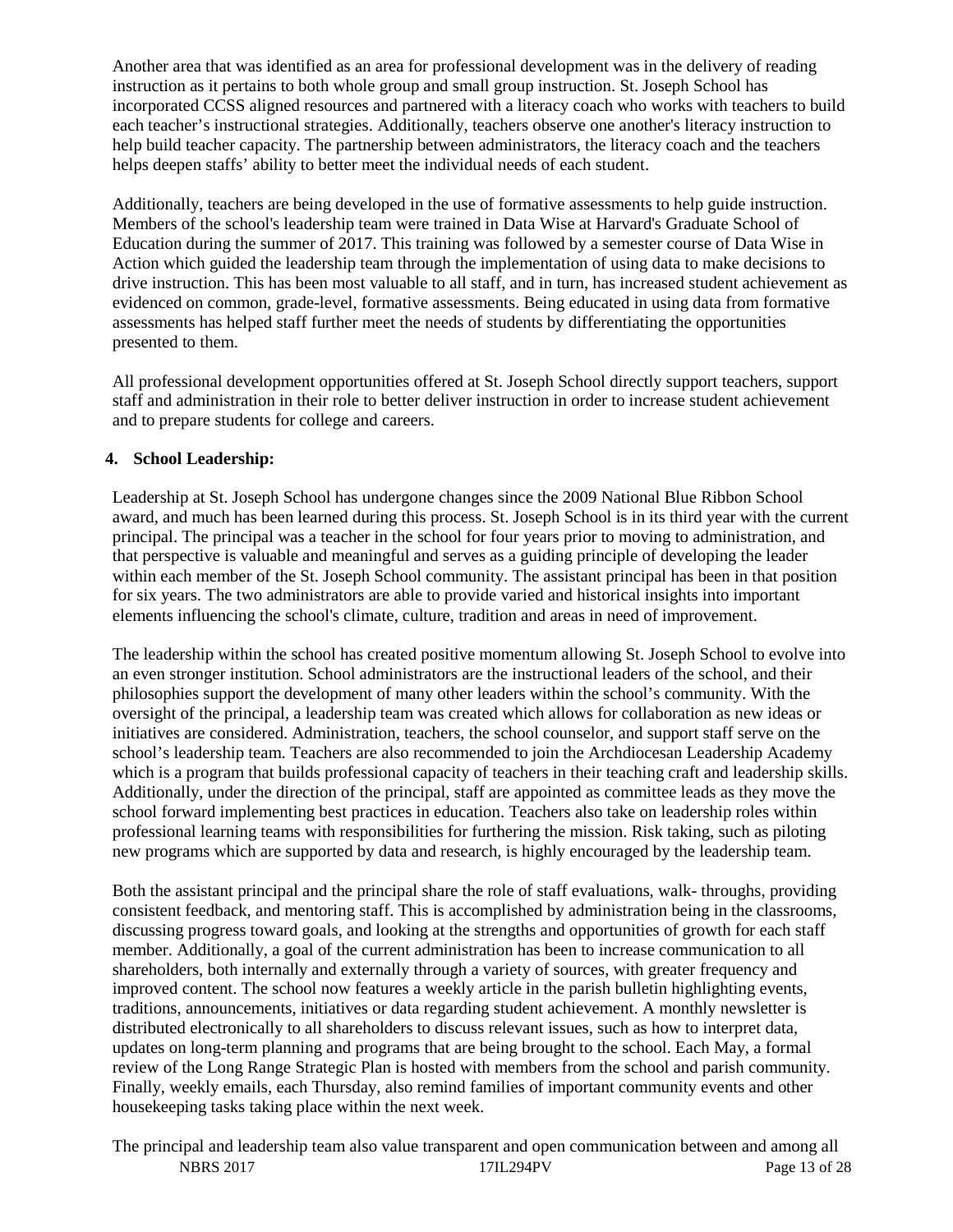members of the community which has also impacted the content of the above mentioned communications. Social media, such as Facebook, has been another tool that has helped spread news of school events. Another source of support within the communication plan is the Director of Admissions who assists with all marketing and promotional communication. Since beginning the new communication platform, shareholders have been better informed of relevant issues impacting the families of St. Joseph School as evidenced in recent stakeholder surveys. This stability and consistency provides a great foundation for advancing the mission of St. Joseph School.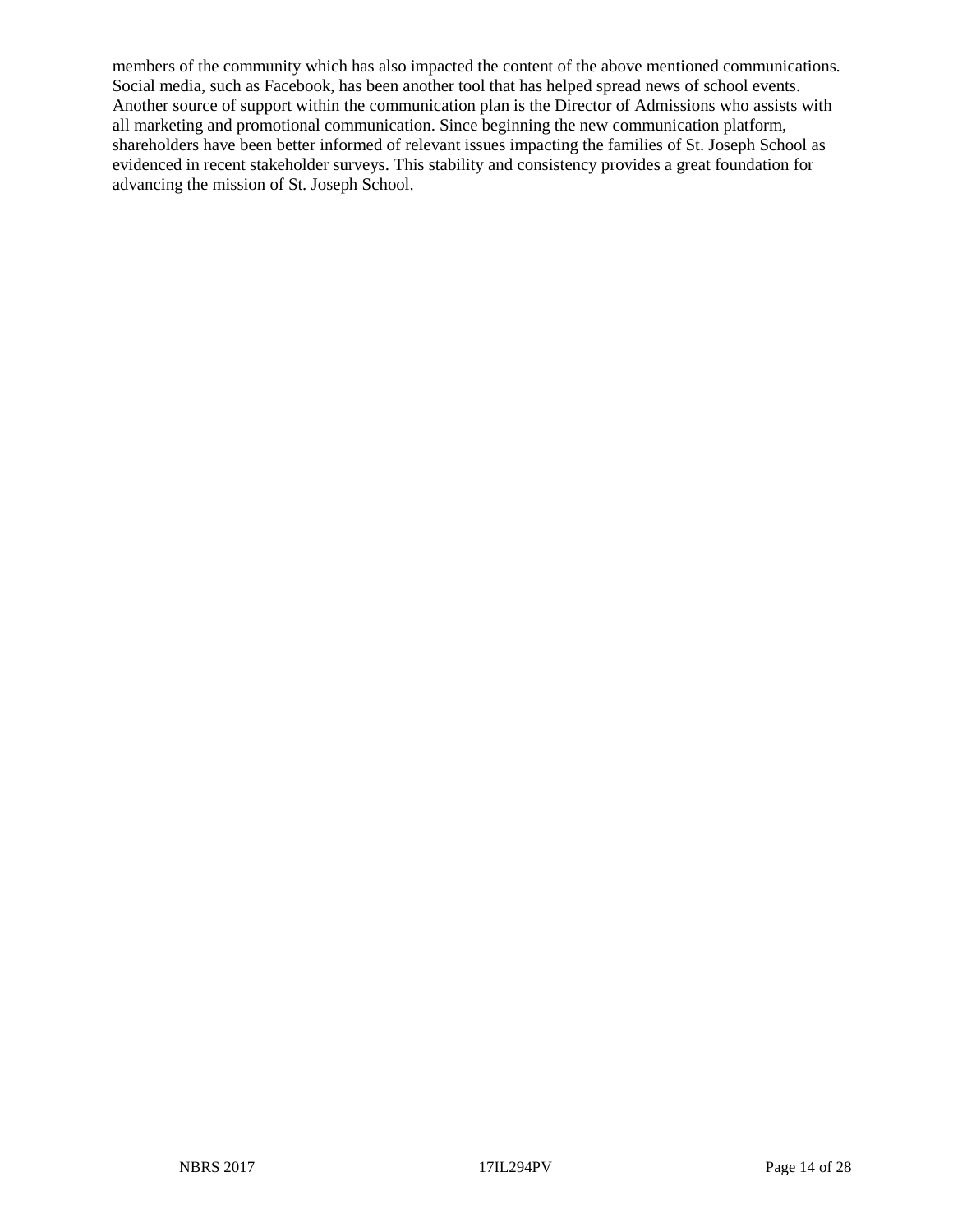St. Joseph School believes there is one main driver in the success of the school: creating a positive school culture and climate. A positive school culture and climate provides the environment for students and staff to reach their fullest potential. The staff of St. Joseph School firmly believes that once a student or staff member knows they are valued, loved, and wanted, they will work hard to continually improve: socially, emotionally, academically, spiritually, and behaviorally. Led by the leadership team and school counselor, opportunities to build community are woven throughout the day so that students recognize their importance.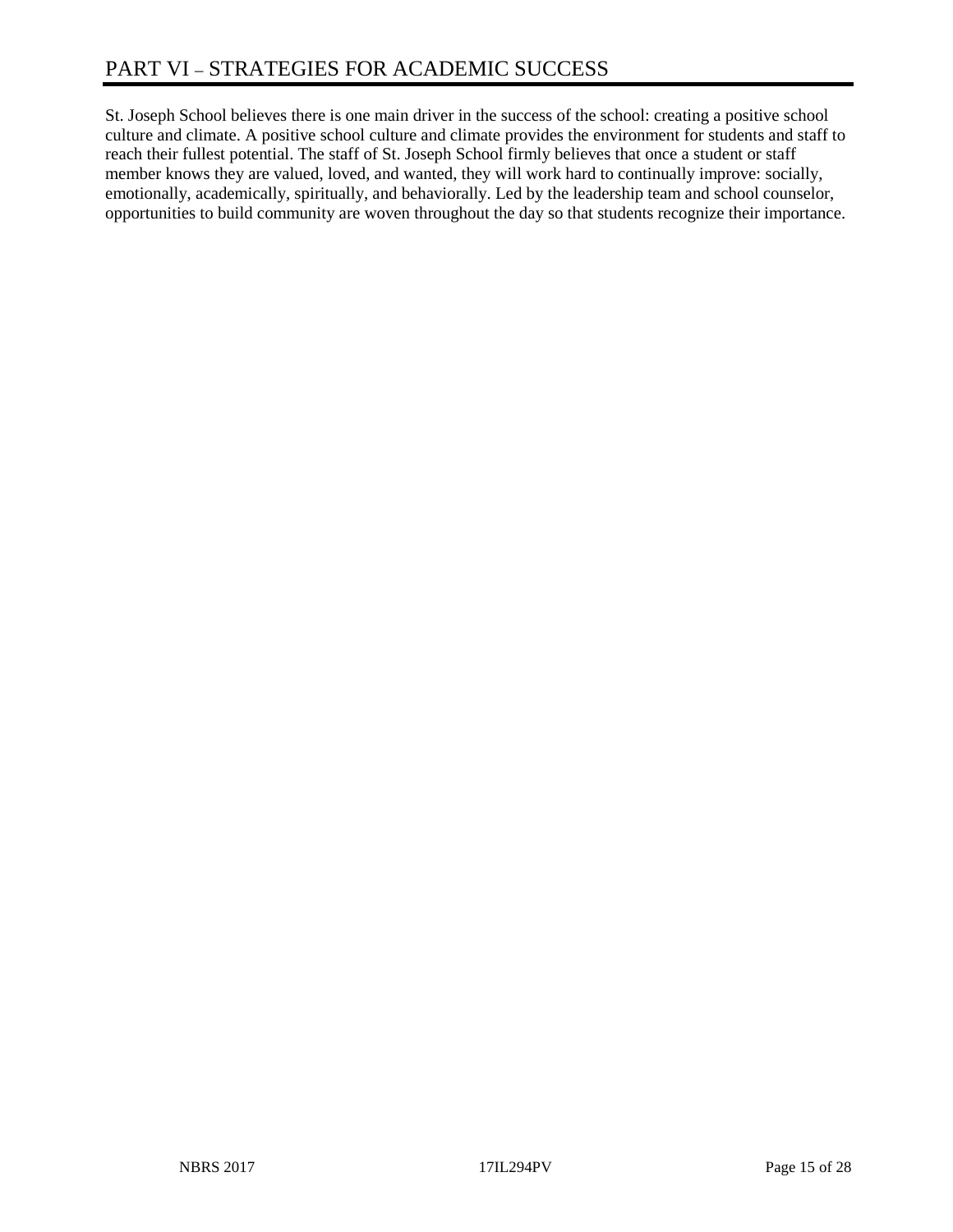# PART VII – NON-PUBLIC SCHOOL INFORMATION

1. Non-public school association(s): Catholic

Identify the religious or independent associations, if any, to which the school belongs. Select the primary association first.

| 2. | Does the school have nonprofit, tax-exempt $(501(c)(3))$ status?                                       | Yes X  | No. |
|----|--------------------------------------------------------------------------------------------------------|--------|-----|
| 3. | What is the educational cost per student?<br>(School budget divided by enrollment)                     | \$6550 |     |
| 4. | What is the average financial aid per student?                                                         | \$2300 |     |
| 5. | What percentage of the annual budget is devoted to<br>scholarship assistance and/or tuition reduction? | 2%     |     |
| 6. | What percentage of the student body receives<br>scholarship assistance, including tuition reduction?   | 6%     |     |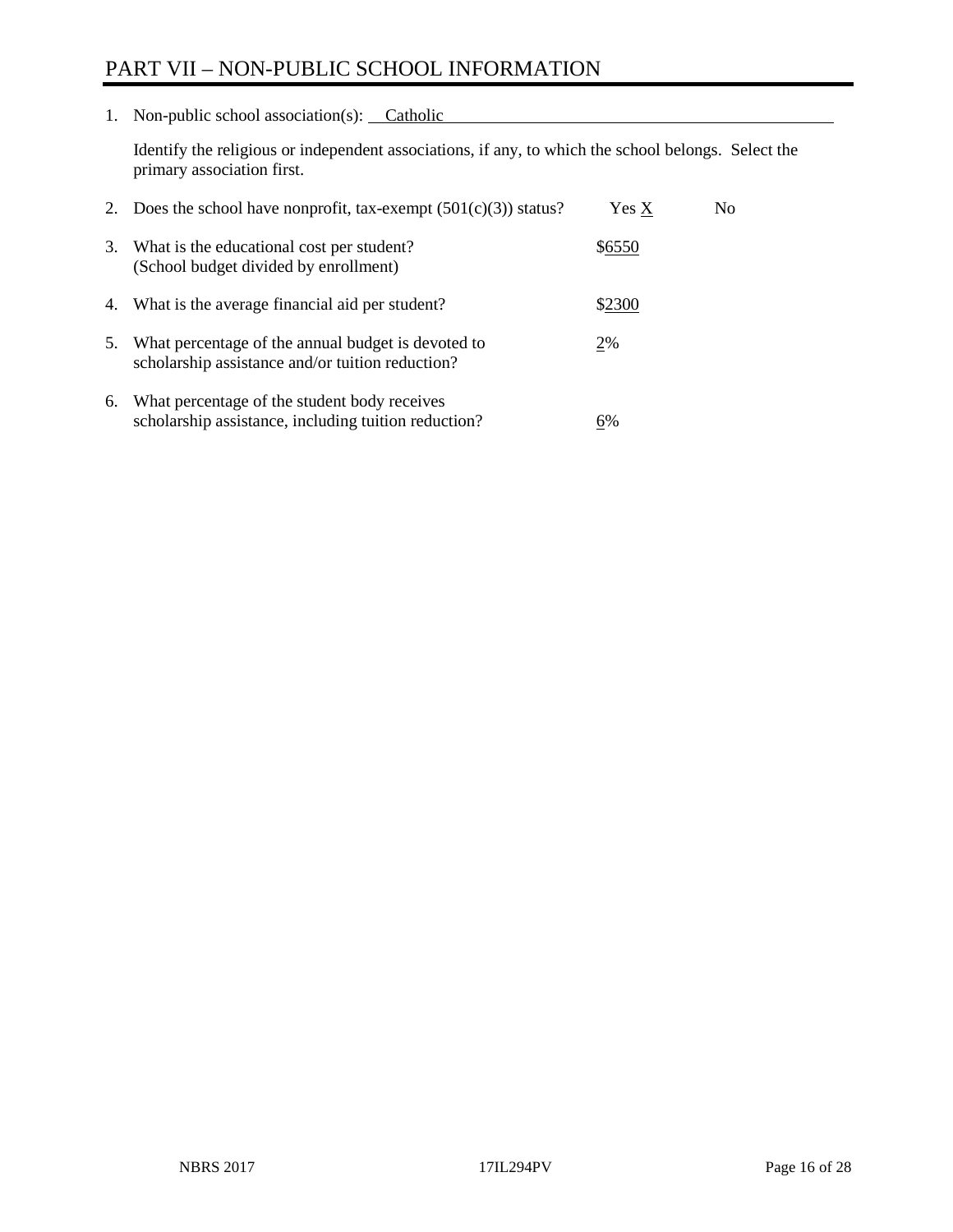## PART VIII – ASSESSMENT RESULTS FOR NORM-REFERENCED TESTS

#### **REFERENCED BY NATIONAL NORMS**

| <b>Subject:</b> Math                  | <b>Test:</b> ACT Aspire      | Grade: 3                 |
|---------------------------------------|------------------------------|--------------------------|
| <b>Edition/Publication Year: 2015</b> | <b>Publisher:</b> ACT Aspire | Scores are reported here |
|                                       |                              | <b>as:</b> Scaled scores |

| School Year                                | 2015-2016        |
|--------------------------------------------|------------------|
| Testing month                              | Apr              |
| <b>SCHOOL SCORES</b>                       |                  |
| Average Score                              | 417              |
| Number of students tested                  | 35               |
| Percent of total students tested           | 100              |
| Number of students alternatively assessed  | $\boldsymbol{0}$ |
| Percent of students alternatively assessed | $\boldsymbol{0}$ |
| <b>SUBGROUP SCORES</b>                     |                  |
| 1. Other 1                                 |                  |
| <b>Average Score</b>                       |                  |
| Number of students tested                  |                  |
| 2. Other 2                                 |                  |
| Average Score                              |                  |
| Number of students tested                  |                  |
| 3. Other 3                                 |                  |
| <b>Average Score</b>                       |                  |
| Number of students tested                  |                  |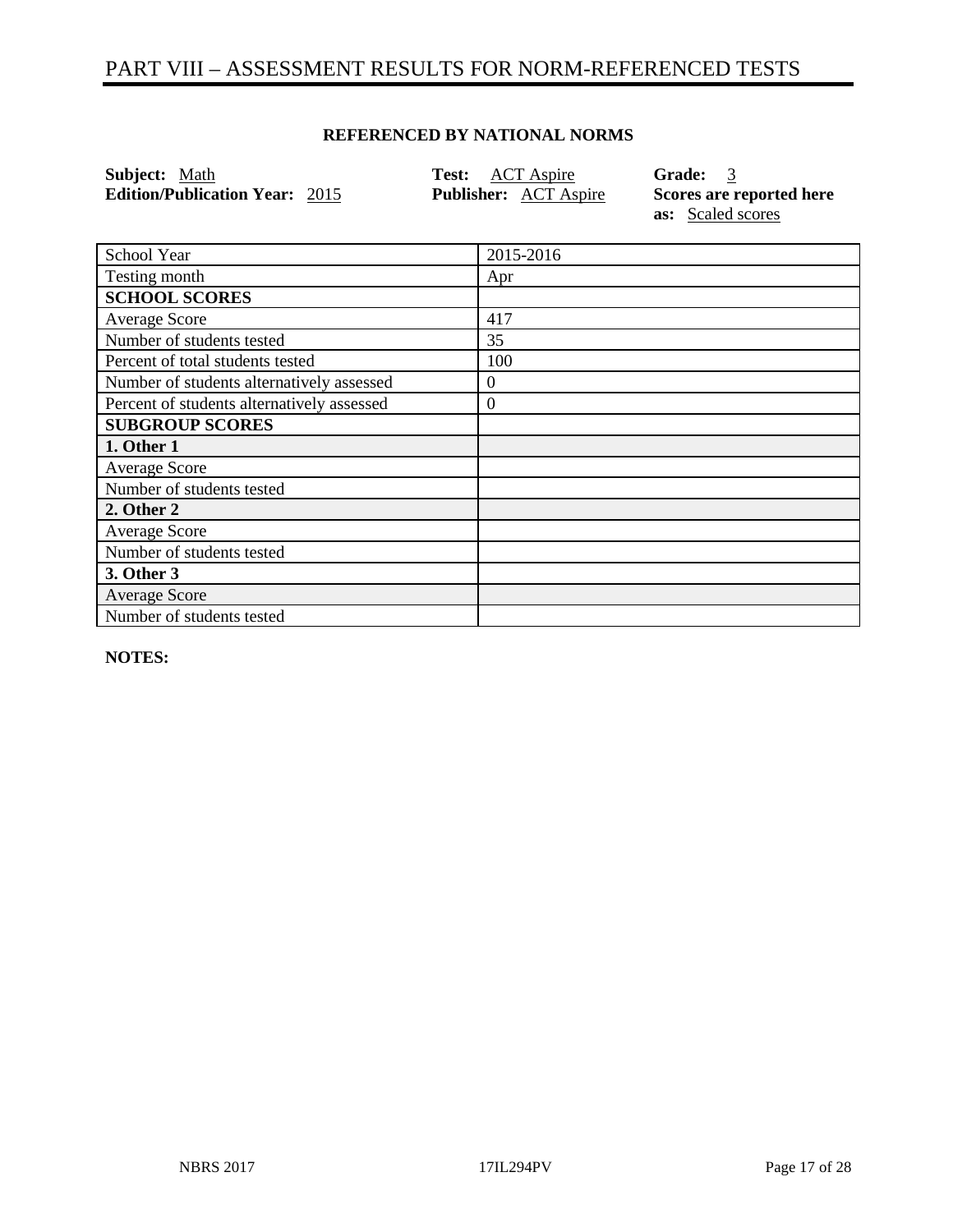| Subject: Math                         | <b>Test:</b> ACT Aspire      | <b>Grade:</b> 4          |
|---------------------------------------|------------------------------|--------------------------|
| <b>Edition/Publication Year: 2015</b> | <b>Publisher:</b> ACT Aspire | Scores are reported here |
|                                       |                              | <b>as:</b> Scaled scores |

| School Year                                | 2015-2016 |
|--------------------------------------------|-----------|
| Testing month                              | Apr       |
| <b>SCHOOL SCORES</b>                       |           |
| <b>Average Score</b>                       | 419       |
| Number of students tested                  | 47        |
| Percent of total students tested           | 100       |
| Number of students alternatively assessed  | $\theta$  |
| Percent of students alternatively assessed | $\theta$  |
| <b>SUBGROUP SCORES</b>                     |           |
| 1. Other 1                                 |           |
| <b>Average Score</b>                       |           |
| Number of students tested                  |           |
| 2. Other 2                                 |           |
| <b>Average Score</b>                       |           |
| Number of students tested                  |           |
| 3. Other 3                                 |           |
| <b>Average Score</b>                       |           |
| Number of students tested                  |           |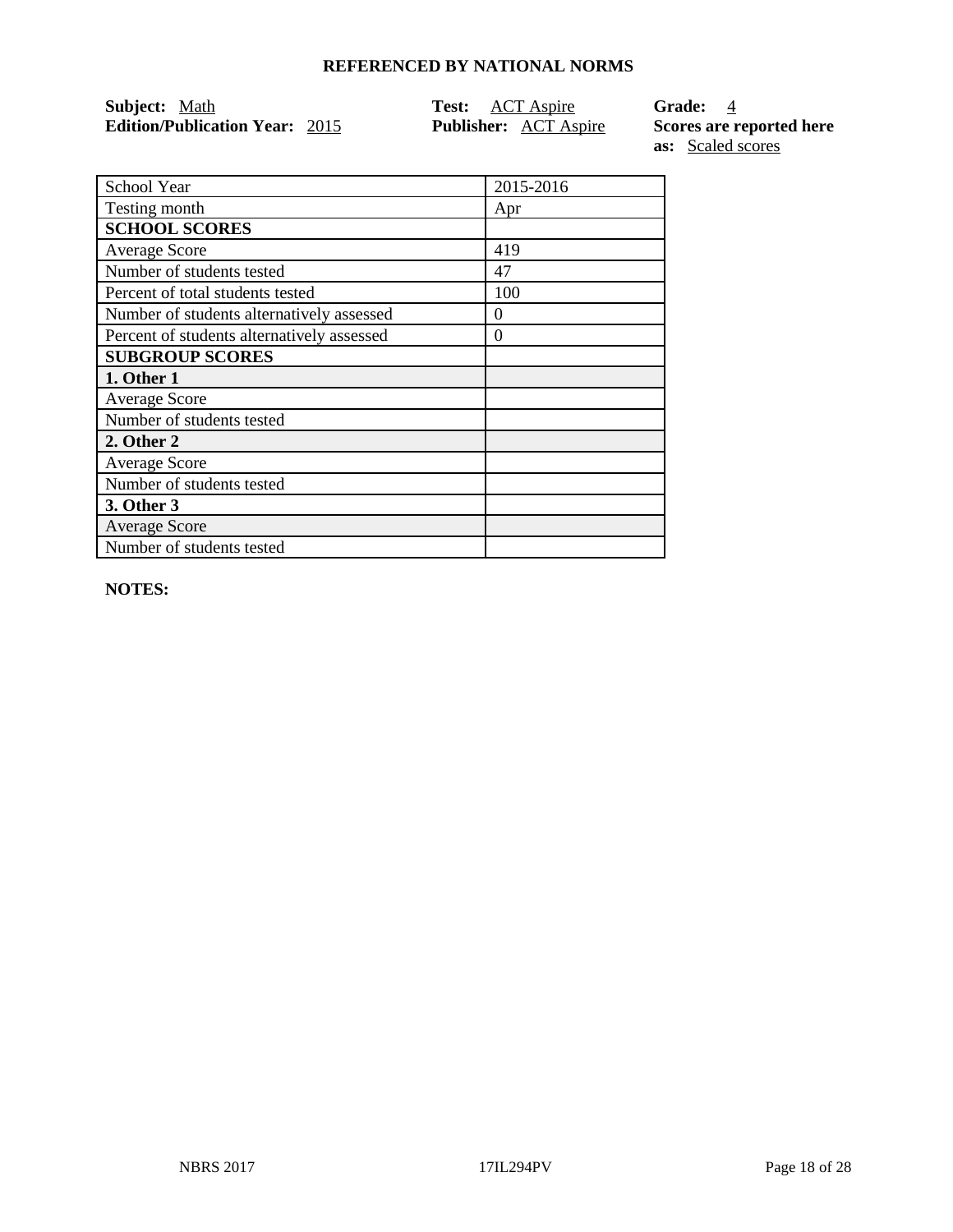| Subject: Math                         | <b>Test:</b> ACT Aspire      | Grade: 5                 |
|---------------------------------------|------------------------------|--------------------------|
| <b>Edition/Publication Year: 2015</b> | <b>Publisher:</b> ACT Aspire | Scores are reported here |
|                                       |                              | <b>as:</b> Scaled scores |

School Year 2015-2016 Testing month Apr **SCHOOL SCORES** Average Score 1421 Number of students tested 51 Percent of total students tested 100 Number of students alternatively assessed 0 Percent of students alternatively assessed 0 **SUBGROUP SCORES 1. Other 1** Average Score Number of students tested **2. Other 2** Average Score Number of students tested **3. Other 3** Average Score Number of students tested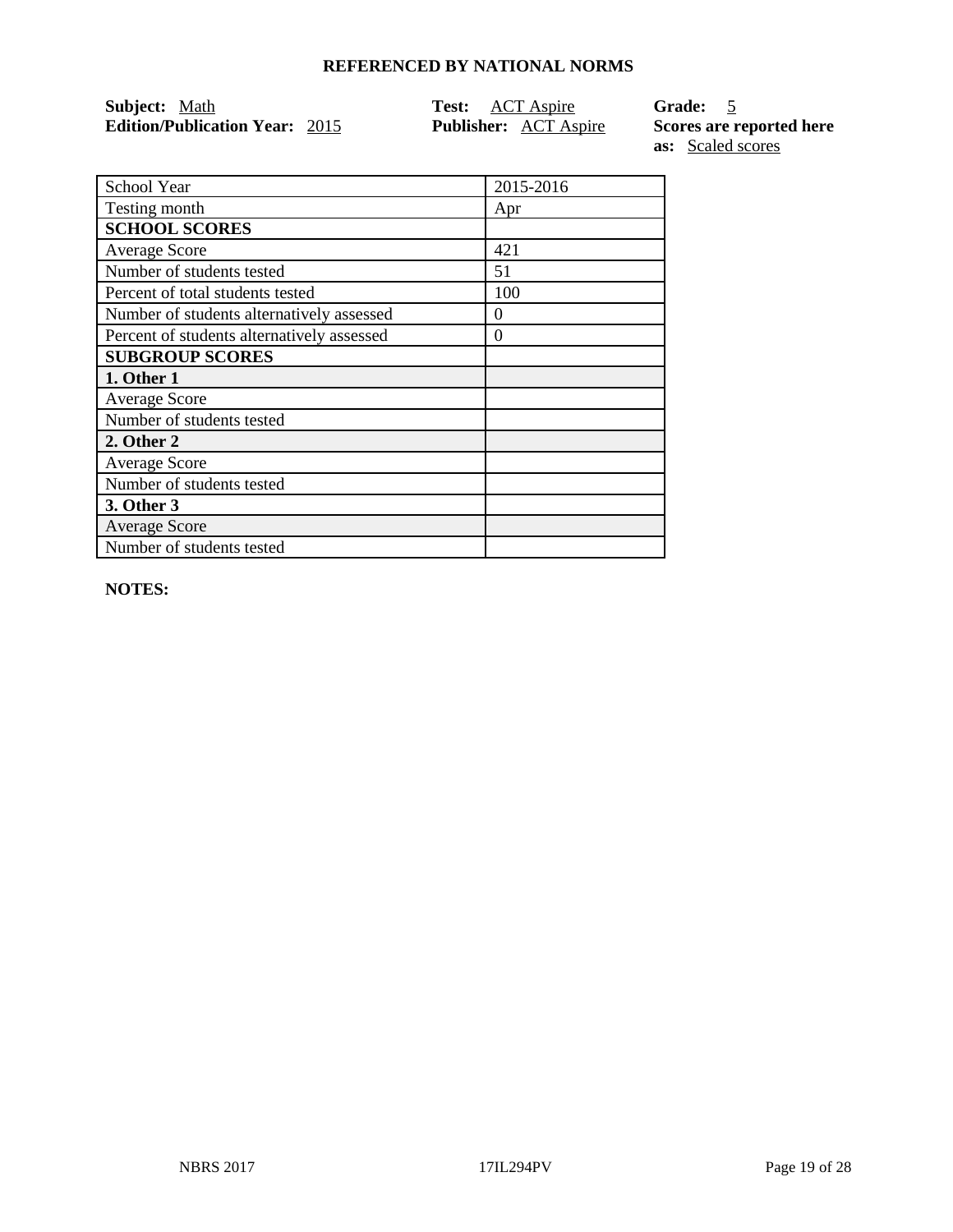| Subject: Math                         | <b>Test:</b> ACT Aspire      | Grade: 6                 |
|---------------------------------------|------------------------------|--------------------------|
| <b>Edition/Publication Year: 2015</b> | <b>Publisher:</b> ACT Aspire | Scores are reported here |
|                                       |                              | <b>as:</b> Scaled scores |

School Year 2015-2016 Testing month Apr **SCHOOL SCORES** Average Score 25 Number of students tested 48 Percent of total students tested 100 Number of students alternatively assessed 0 Percent of students alternatively assessed 0 **SUBGROUP SCORES 1. Other 1** Average Score Number of students tested **2. Other 2** Average Score Number of students tested **3. Other 3** Average Score Number of students tested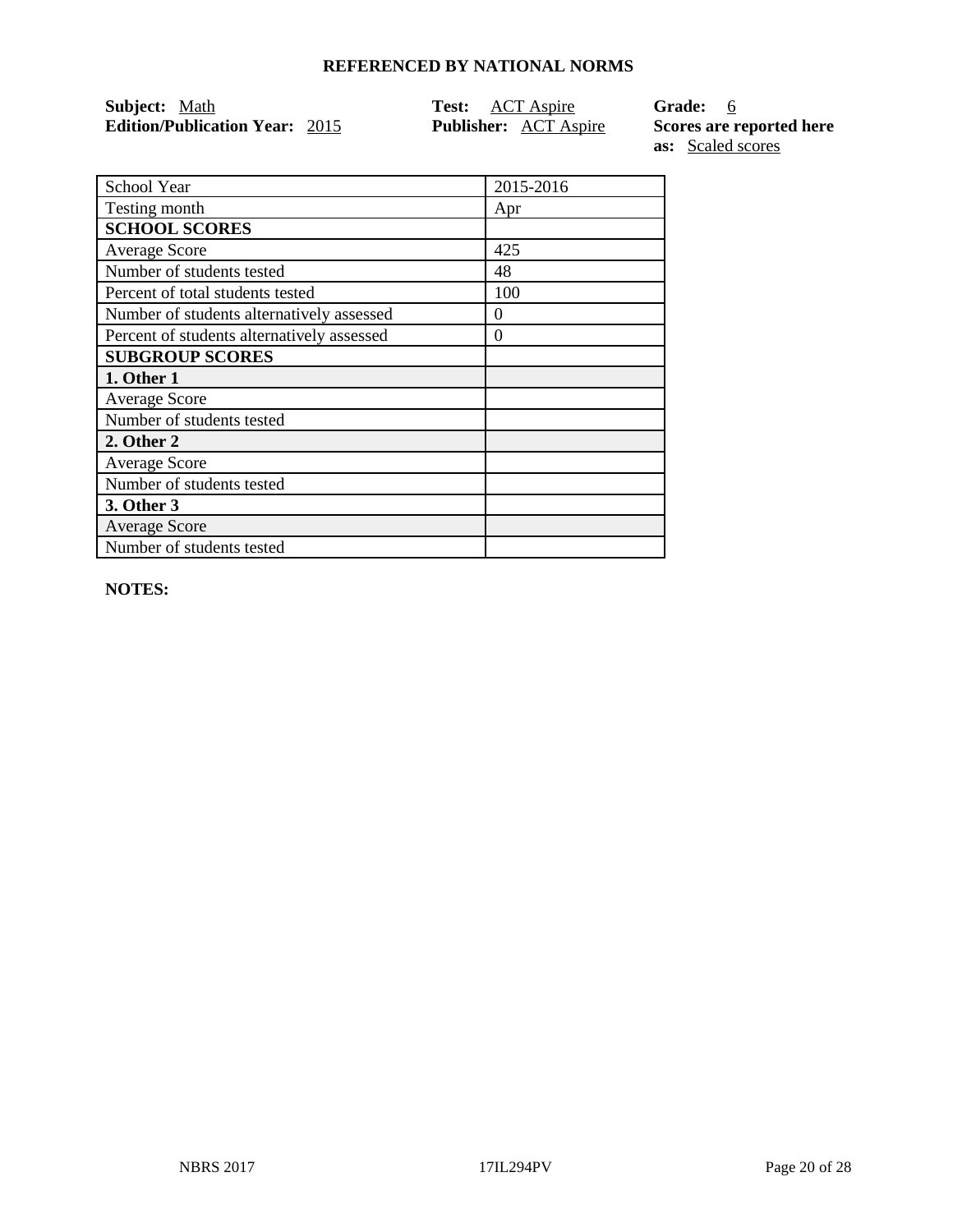| Subject: Math                         | <b>Test:</b> ACT Aspire      | <b>Grade:</b>            |
|---------------------------------------|------------------------------|--------------------------|
| <b>Edition/Publication Year: 2015</b> | <b>Publisher:</b> ACT Aspire | Scores are reported here |
|                                       |                              |                          |

**as:** Scaled scores

| School Year                                | 2015-2016 |
|--------------------------------------------|-----------|
| Testing month                              | Apr       |
| <b>SCHOOL SCORES</b>                       |           |
| <b>Average Score</b>                       | 427       |
| Number of students tested                  | 54        |
| Percent of total students tested           | 98        |
| Number of students alternatively assessed  | $\theta$  |
| Percent of students alternatively assessed | $\theta$  |
| <b>SUBGROUP SCORES</b>                     |           |
| 1. Other 1                                 |           |
| <b>Average Score</b>                       |           |
| Number of students tested                  |           |
| 2. Other 2                                 |           |
| <b>Average Score</b>                       |           |
| Number of students tested                  |           |
| 3. Other 3                                 |           |
| <b>Average Score</b>                       |           |
| Number of students tested                  |           |

**NOTES:** Due to a concussion, one student in the seventh grade did not take the ACT Aspire math assessment in April of 2016.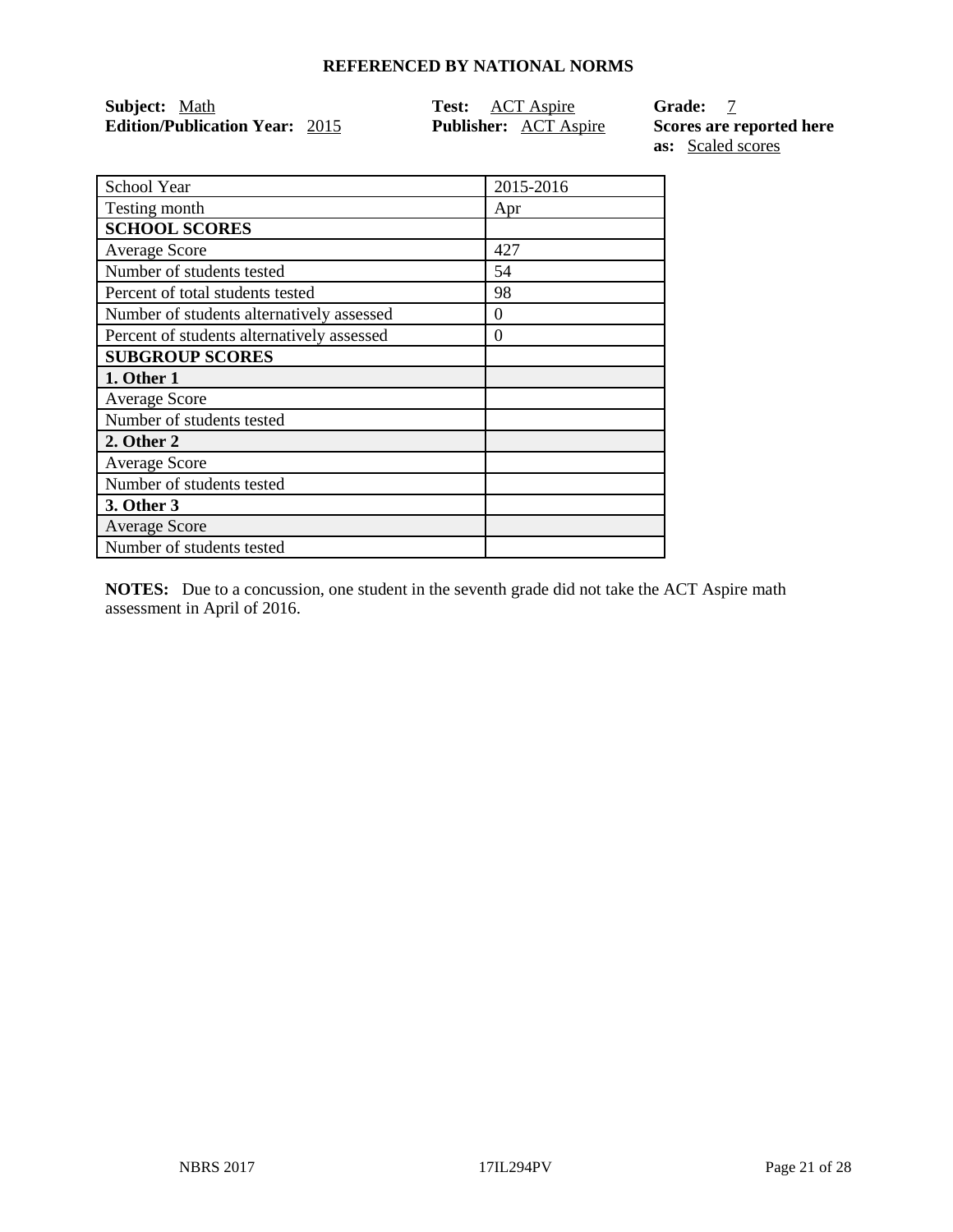| <b>Subject:</b> Math                  | <b>Test:</b> ACT Aspire      | Grade: 8                 |
|---------------------------------------|------------------------------|--------------------------|
| <b>Edition/Publication Year: 2015</b> | <b>Publisher:</b> ACT Aspire | Scores are reported here |
|                                       |                              | <b>as:</b> Scaled scores |

| School Year                                | 2015-2016 |
|--------------------------------------------|-----------|
| Testing month                              | Apr       |
| <b>SCHOOL SCORES</b>                       |           |
| <b>Average Score</b>                       | 429       |
| Number of students tested                  | 51        |
| Percent of total students tested           | 98        |
| Number of students alternatively assessed  | 0         |
| Percent of students alternatively assessed | 0         |
| <b>SUBGROUP SCORES</b>                     |           |
| 1. Other 1                                 |           |
| Average Score                              |           |
| Number of students tested                  |           |
| 2. Other 2                                 |           |
| <b>Average Score</b>                       |           |
| Number of students tested                  |           |
| 3. Other 3                                 |           |
| <b>Average Score</b>                       |           |
| Number of students tested                  |           |

**NOTES:** Due to eye surgery, one student in the eighth grade did not take the ACT Aspire math summative assessment in April of 2016.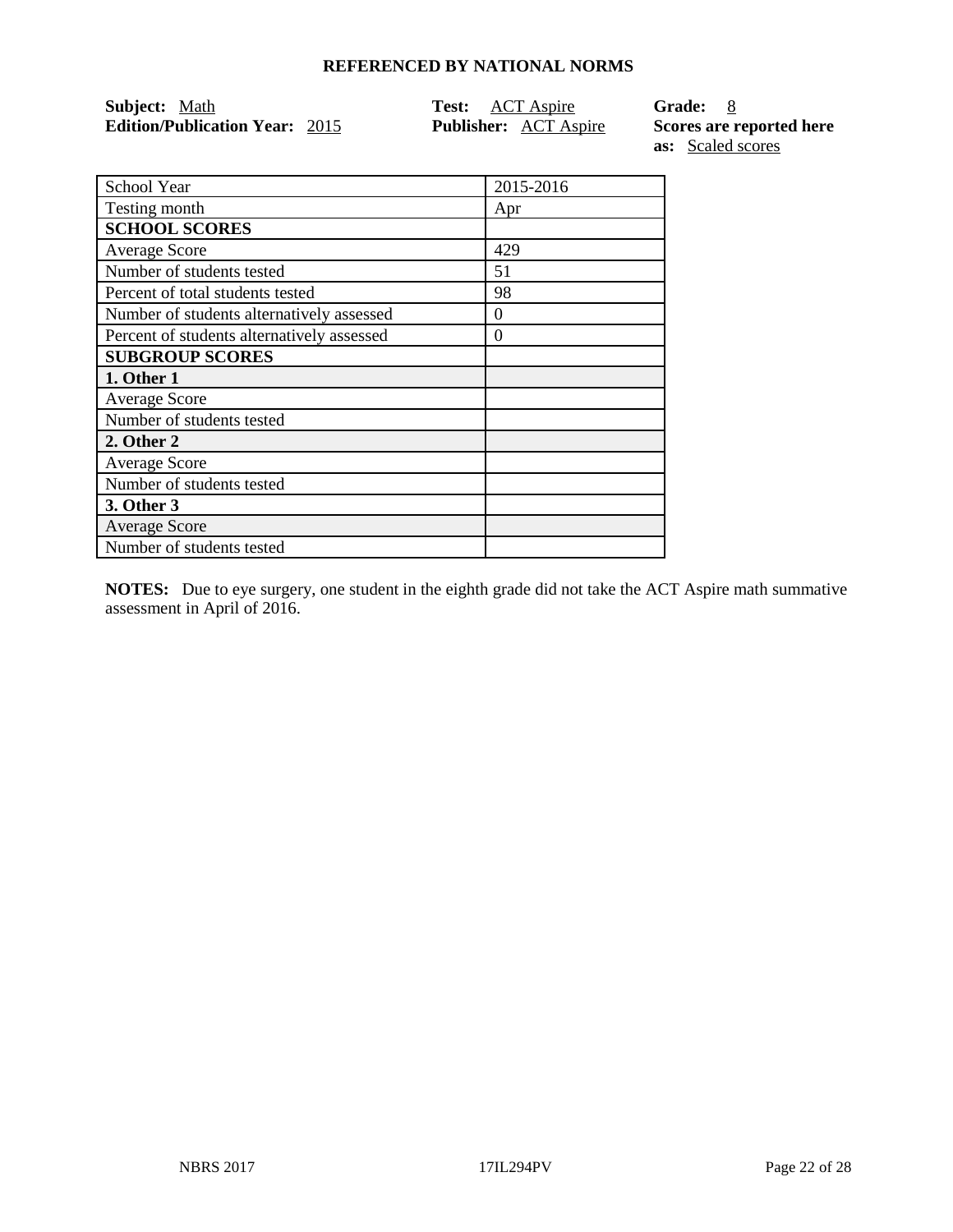| <b>Subject:</b> Reading/ELA           | <b>Test:</b> ACT Aspire      | Grade: 3                 |
|---------------------------------------|------------------------------|--------------------------|
| <b>Edition/Publication Year: 2015</b> | <b>Publisher:</b> ACT Aspire | Scores are reported here |

**as:** Scaled scores

| School Year                                | 2015-2016 |
|--------------------------------------------|-----------|
| Testing month                              | Apr       |
| <b>SCHOOL SCORES</b>                       |           |
| <b>Average Score</b>                       | 418       |
| Number of students tested                  | 35        |
| Percent of total students tested           | 100       |
| Number of students alternatively assessed  | $\Omega$  |
| Percent of students alternatively assessed | $\theta$  |
| <b>SUBGROUP SCORES</b>                     |           |
| 1. Other 1                                 |           |
| <b>Average Score</b>                       |           |
| Number of students tested                  |           |
| 2. Other 2                                 |           |
| <b>Average Score</b>                       |           |
| Number of students tested                  |           |
| 3. Other 3                                 |           |
| <b>Average Score</b>                       |           |
| Number of students tested                  |           |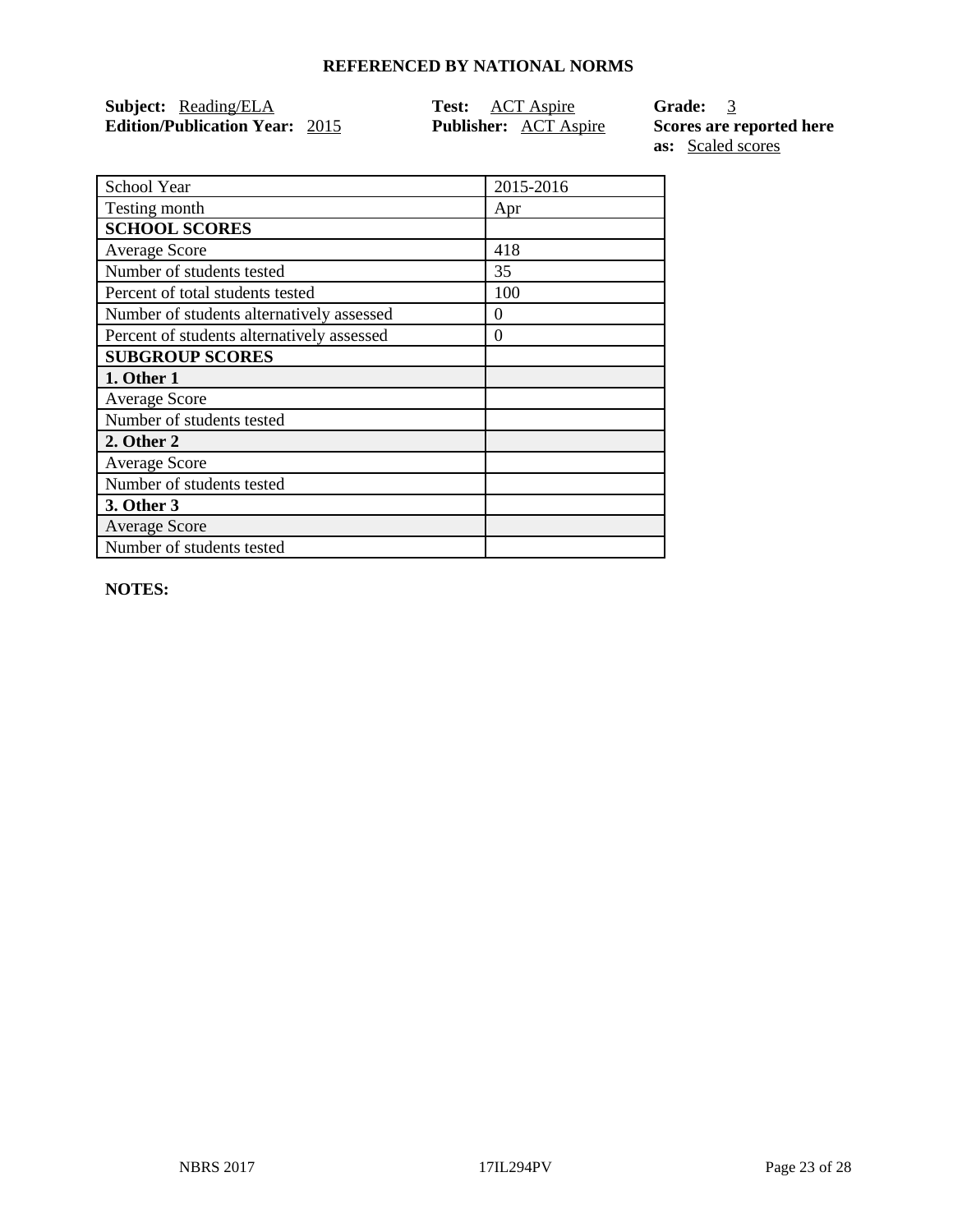| <b>Subject:</b> Reading/ELA           | <b>Test:</b> ACT Aspire      | Grade: 4                 |
|---------------------------------------|------------------------------|--------------------------|
| <b>Edition/Publication Year: 2015</b> | <b>Publisher:</b> ACT Aspire | Scores are reported here |

**as:** Scaled scores

| School Year                                | 2015-2016 |
|--------------------------------------------|-----------|
| Testing month                              | Apr       |
| <b>SCHOOL SCORES</b>                       |           |
| <b>Average Score</b>                       | 419       |
| Number of students tested                  | 47        |
| Percent of total students tested           | 100       |
| Number of students alternatively assessed  | $\Omega$  |
| Percent of students alternatively assessed | 0         |
| <b>SUBGROUP SCORES</b>                     |           |
| 1. Other 1                                 |           |
| <b>Average Score</b>                       |           |
| Number of students tested                  |           |
| 2. Other 2                                 |           |
| <b>Average Score</b>                       |           |
| Number of students tested                  |           |
| 3. Other 3                                 |           |
| <b>Average Score</b>                       |           |
| Number of students tested                  |           |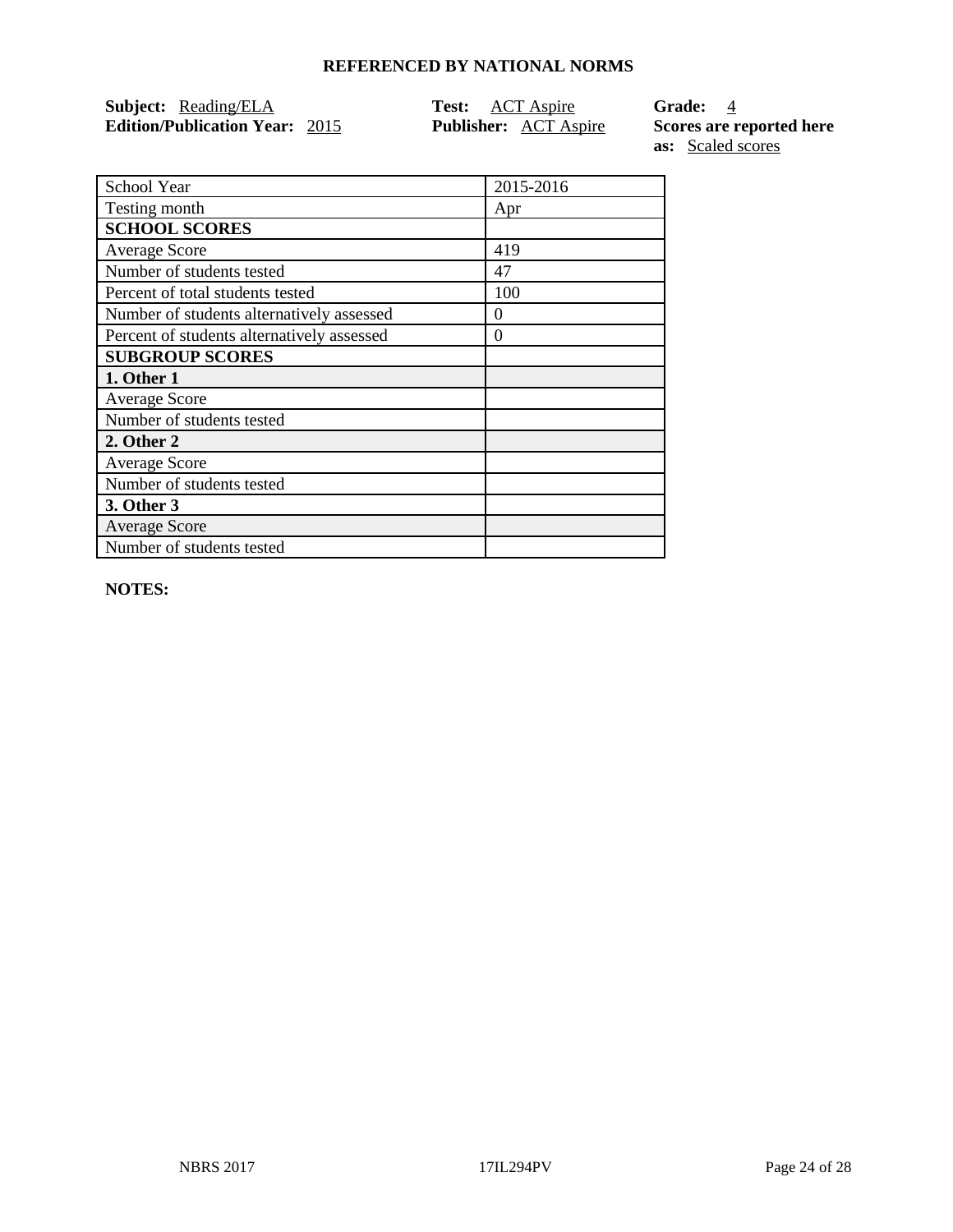| <b>Subject:</b> Reading/ELA           | <b>Test:</b> ACT Aspire      | Grade: 5                 |
|---------------------------------------|------------------------------|--------------------------|
| <b>Edition/Publication Year: 2015</b> | <b>Publisher:</b> ACT Aspire | Scores are reported here |

**as:** Scaled scores

| School Year                                | 2015-2016 |
|--------------------------------------------|-----------|
| Testing month                              | Apr       |
| <b>SCHOOL SCORES</b>                       |           |
| <b>Average Score</b>                       | 421       |
| Number of students tested                  | 51        |
| Percent of total students tested           | 100       |
| Number of students alternatively assessed  | $\Omega$  |
| Percent of students alternatively assessed | $\theta$  |
| <b>SUBGROUP SCORES</b>                     |           |
| 1. Other 1                                 |           |
| <b>Average Score</b>                       |           |
| Number of students tested                  |           |
| 2. Other 2                                 |           |
| <b>Average Score</b>                       |           |
| Number of students tested                  |           |
| 3. Other 3                                 |           |
| <b>Average Score</b>                       |           |
| Number of students tested                  |           |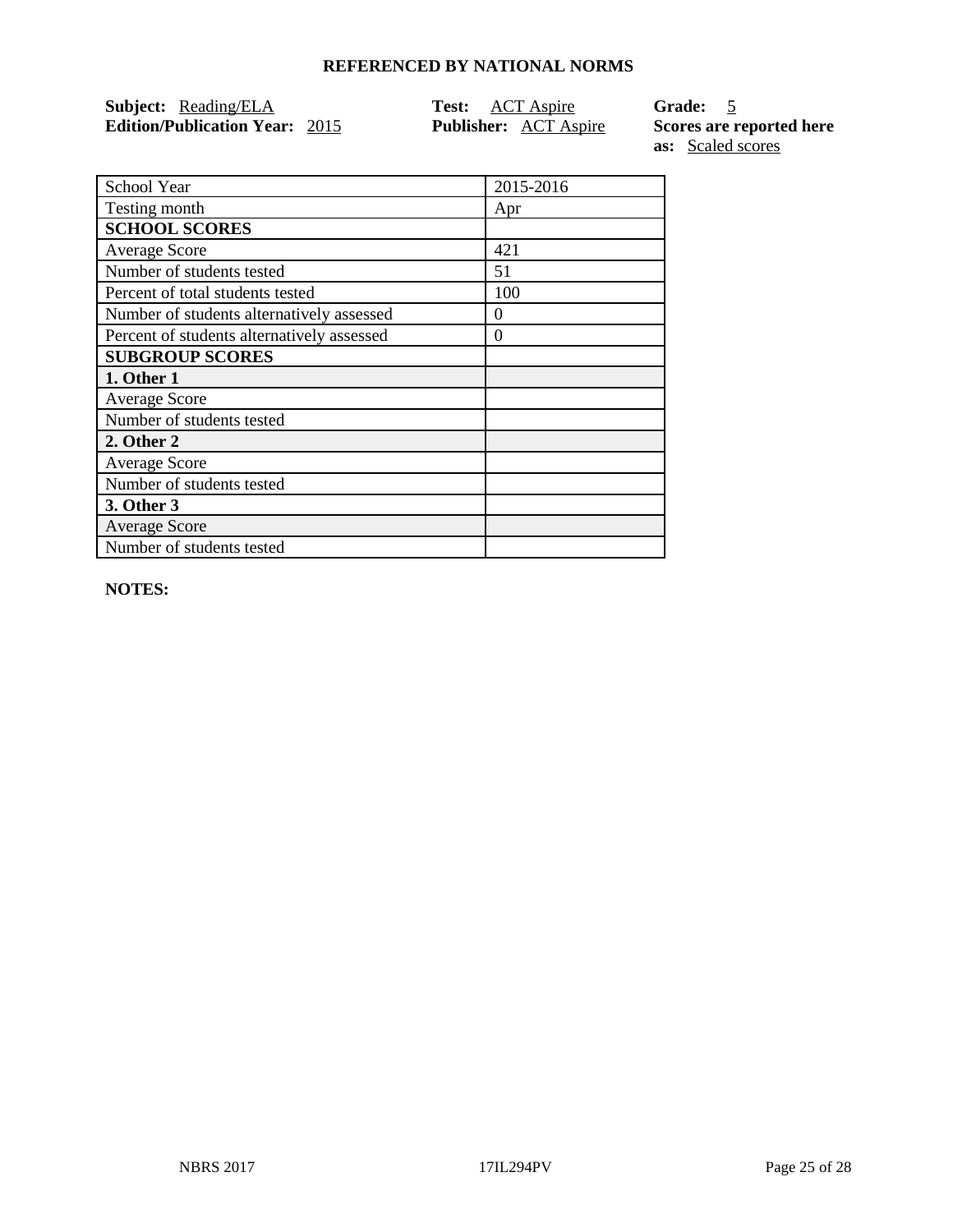| <b>Subject:</b> Reading/ELA           | <b>Test:</b> ACT Aspire      | Grade: 6                 |
|---------------------------------------|------------------------------|--------------------------|
| <b>Edition/Publication Year: 2015</b> | <b>Publisher:</b> ACT Aspire | Scores are reported here |

**as:** Scaled scores

| School Year                                | 2015-2016 |
|--------------------------------------------|-----------|
| Testing month                              | Apr       |
| <b>SCHOOL SCORES</b>                       |           |
| <b>Average Score</b>                       | 423       |
| Number of students tested                  | 48        |
| Percent of total students tested           | 100       |
| Number of students alternatively assessed  | 0         |
| Percent of students alternatively assessed | 0         |
| <b>SUBGROUP SCORES</b>                     |           |
| 1. Other 1                                 |           |
| <b>Average Score</b>                       |           |
| Number of students tested                  |           |
| 2. Other 2                                 |           |
| <b>Average Score</b>                       |           |
| Number of students tested                  |           |
| 3. Other 3                                 |           |
| <b>Average Score</b>                       |           |
| Number of students tested                  |           |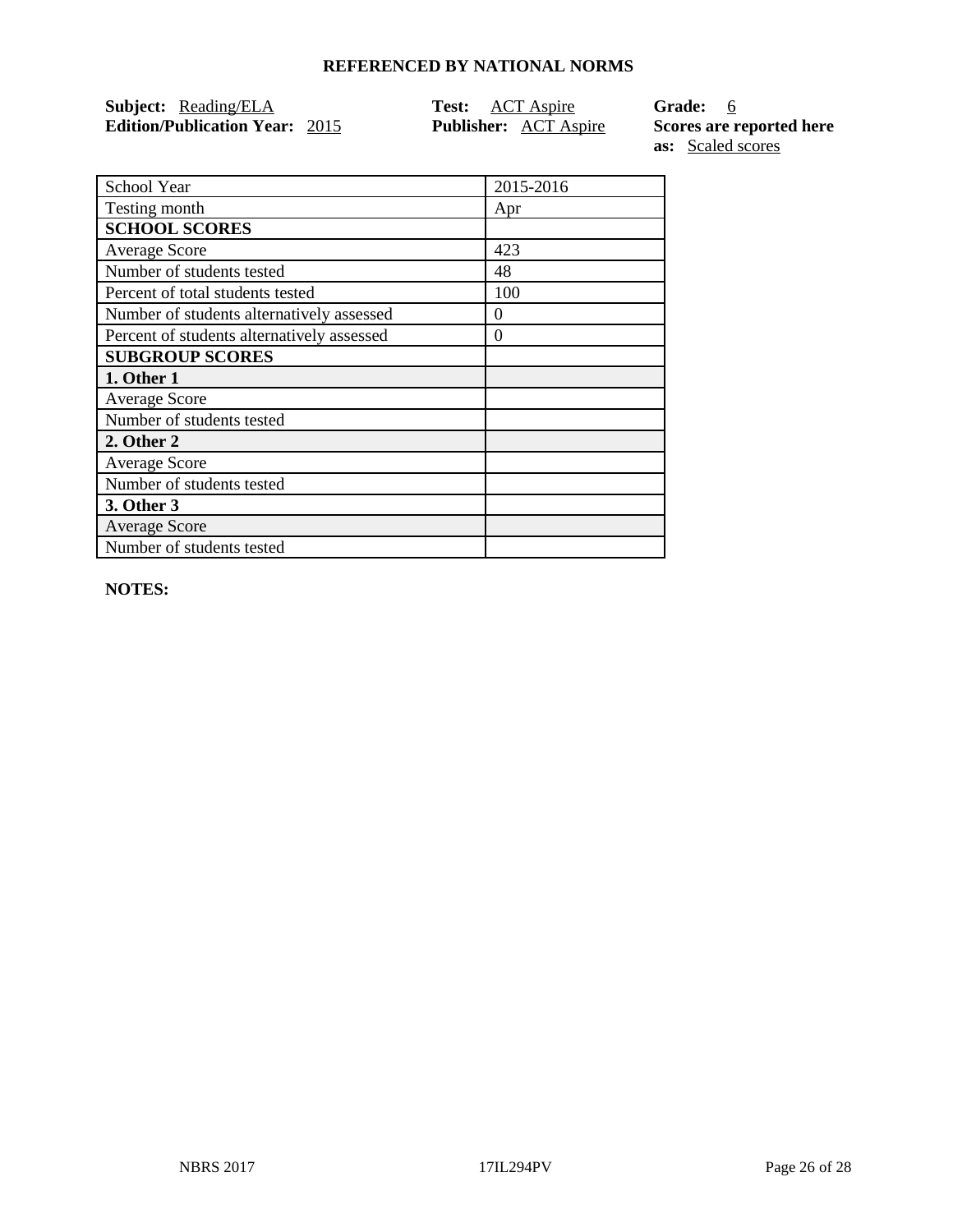| <b>Subject:</b> Reading/ELA           | <b>Test:</b> ACT Aspire |                              | <b>Grade:</b>            |
|---------------------------------------|-------------------------|------------------------------|--------------------------|
| <b>Edition/Publication Year: 2015</b> |                         | <b>Publisher:</b> ACT Aspire | Scores are reported here |

**as:** Scaled scores

| School Year                                | 2015-2016 |
|--------------------------------------------|-----------|
| Testing month                              | Apr       |
| <b>SCHOOL SCORES</b>                       |           |
| <b>Average Score</b>                       | 425       |
| Number of students tested                  | 55        |
| Percent of total students tested           | 100       |
| Number of students alternatively assessed  | 0         |
| Percent of students alternatively assessed | 0         |
| <b>SUBGROUP SCORES</b>                     |           |
| 1. Other 1                                 |           |
| <b>Average Score</b>                       |           |
| Number of students tested                  |           |
| 2. Other 2                                 |           |
| <b>Average Score</b>                       |           |
| Number of students tested                  |           |
| 3. Other 3                                 |           |
| <b>Average Score</b>                       |           |
| Number of students tested                  |           |